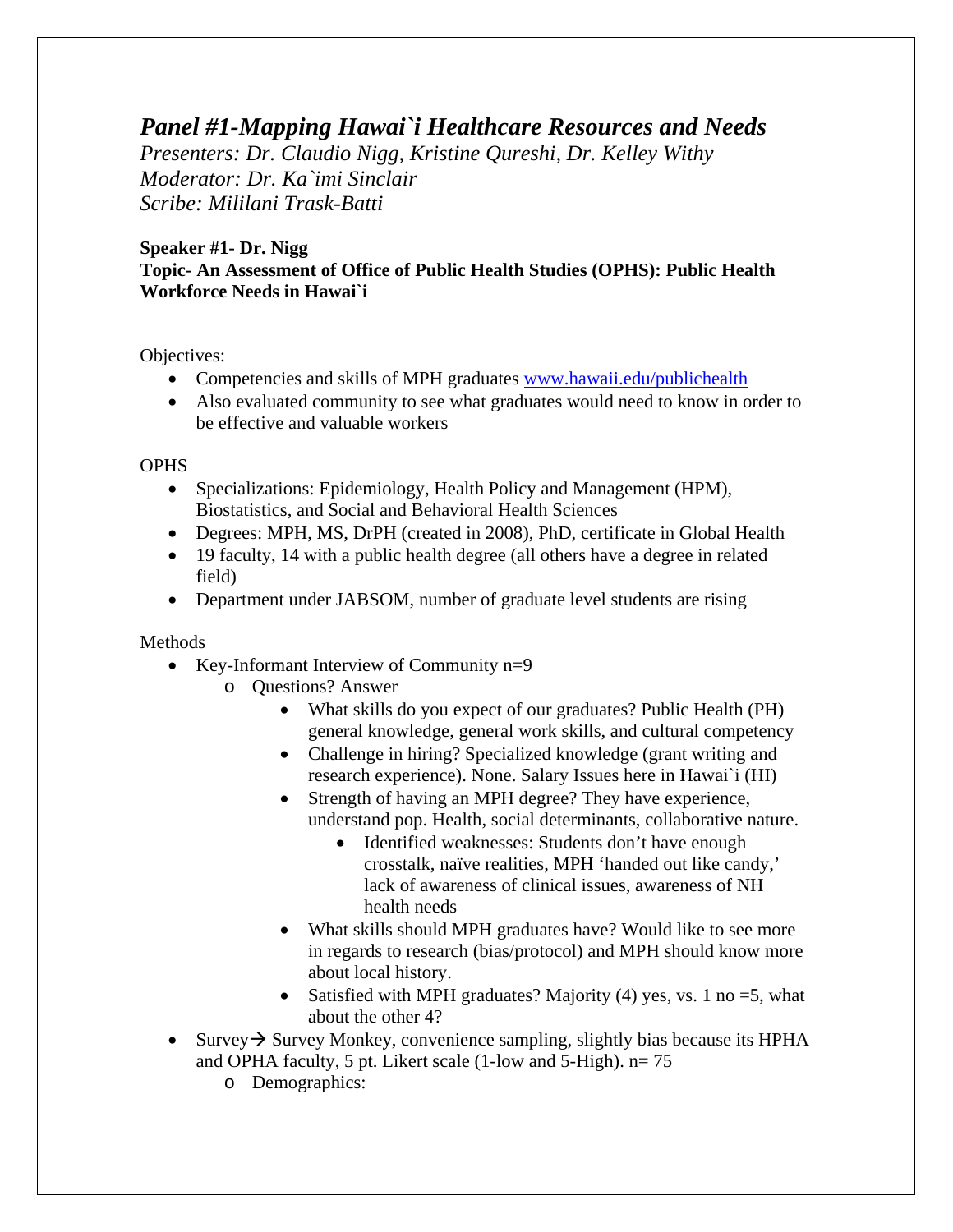- Age grouping was varied. Largest represented group were from government agencies. The majority of those who answered had an MPH. Newbies-senior experts in public health.
- o How relevant are our competencies and how are MPH student performing?
	- Doing well with relevance but could work on performance especially more intervention based.
	- Doing well in data analysis but not in data collection.
	- HPM concentration is newest and still in development.
	- Cross-cutting areas, needs more integration with modern technology.
	- Diversity/Cultural competence, the challenge in our dept. in the emphasis on NH health.
	- Leadership, focus within last 2-3 yrs.
	- Working on facilitation tools and professionalism.
	- MPH students doing well. Program planning, doing well.
- o Combined 4.3 out of 5. What to improve: Currently no evening, weekend courses especially for the working student.
	- Technical skills.
	- Cross-cutting areas identified cultural competency as a problem.

Benefits in this work

 Demonstrated investment in workforce, better communication, accreditation, improved program quality

Challenges

- Key-informant interviews were difficult to schedule, IRBs, work for more neighbor island input, small sample size and many answered N/A. There was also some confusion regarding survey distribution.
- In the future they would like to know what MPH students think both in HI and across the nation.

Future

- Improve professional development for current students.
- Increase indigenous health focus-Dr. Taualii
- Supplemental survey for alumni
- Neighbor island key informants
- Delphi technique was suggested
- Adapt OPHS for career based track

#### *Questions*

Thank you for identifying how to evaluate competency based education. Medicine and health are separating more and more "we aren't good neighbors." Any interest in integrating medicine and public health?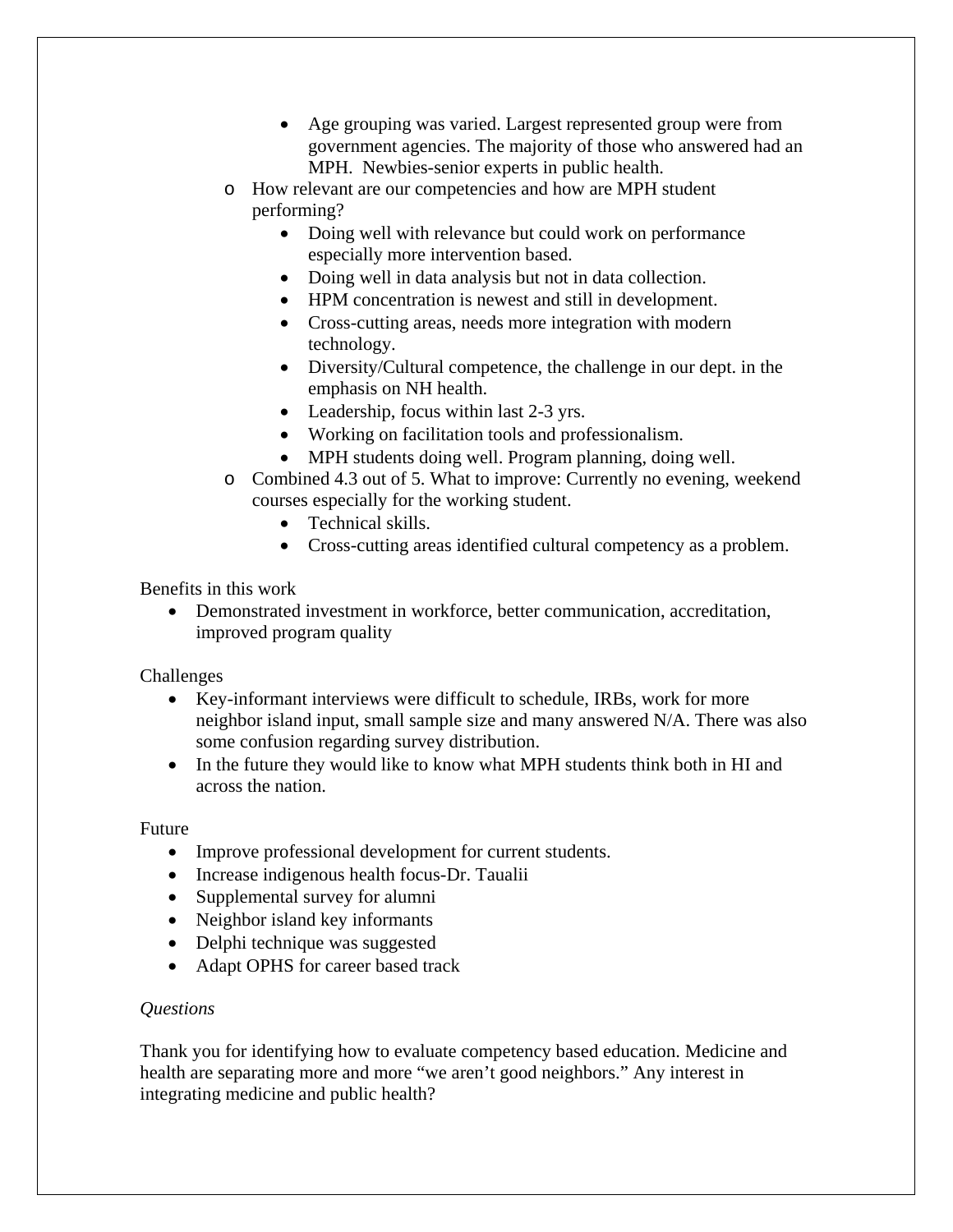- Talks of brining back the MD/MPH program.
- Better connection for preventative medicine residencies.
- Why this separation exists isn't fully understood.
- Working with DNHH and the Pediatrics department.
- Hopefully once we become an accredited school, better integration will be seen.

#### **Speaker #2- Kristine Qureshi Topic- The nursing workforce in Hawaii: What we know and what we do not know**

The Hawaii State Center for Nursing (funded through state and a fee on nurses when they renew license) collects a lot of data but not done to the best of its ability.

- 42,000 health care workers, 7.7% of state workforce, but lower than national average of 8.8%.
- RN- 19,999 licensed in HI,  $67\%$  (12,178) live in state,  $\sim$ 9,000 employed in state. RN per 100,000 pop in HI we have 689 vs. 842 in continent.
	- o WHERE are the vacancies because our new graduates are having a hard time finding jobs?
- LPN: 2,699 licensed. 1,570 LPN are actually employed. 129.5 per 100,000 and ranked 46th in US, meaning that we are under-resources.
- Medical Assistant (couldn't find national data) approx. 2,050 home health aides. 2,980 nursing aides. HI ranked 23rd and  $48<sup>th</sup>$ , respectively, among the 50 states.
- We are doing more with less already.

Nursing is the largest healthcare workforce in nearly every country in the world

- In Hawai`i, ~3/4 of nurses are on O`ahu, then Big Island, Maui and Kaua`i.
- Gender: Females, at nearly 90%
- Ethnicity: Varies by island.
	- o Oahu: 4.9 % are NHPI vs. 8.3 of total pop.
	- o Hawaii: 9.3
	- o Kauai/Maui
	- o We need to collect data with more specific ethnicity classifications and to push for more NHPI into RN profession.

Where does the RN work?

- Majority in hospitals~60%, but no data to show us where RNs are in the community health care centers
- Nursing shortage
	- o In HI and US, it's an aging workforce  $\sim$  average age is 45/50. A lot of reasons nurses aren't retiring but they are projected to do so once economy picks back up.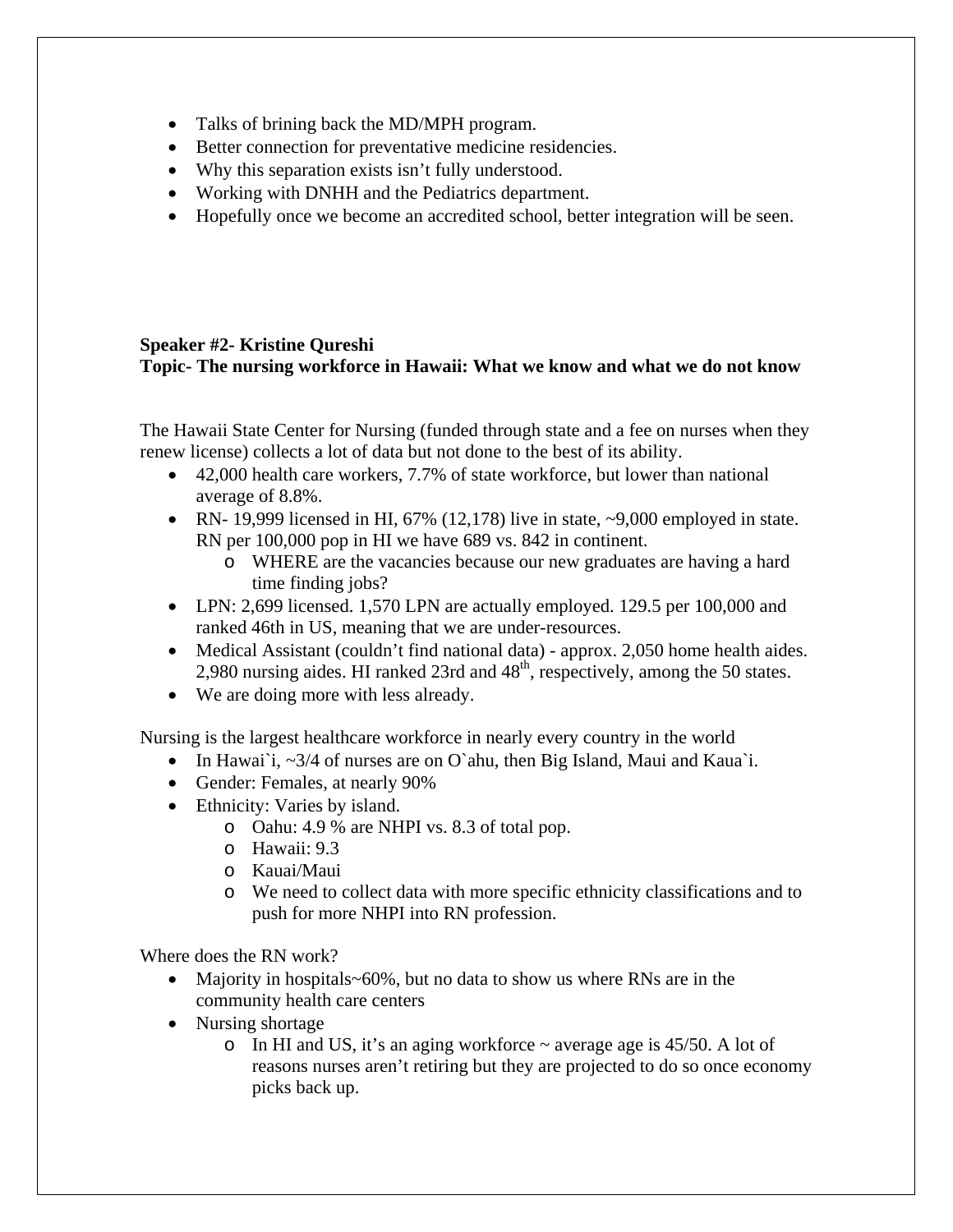o Those graduating won't replace those retiring. Need approximately 75% growth over the next 10 years to make up for this difference.

How much nurses do you actually need vs. the amount they can fill or the amount that is budgeted to hire nurses?

- We lack fine data for nursing especially in the community sector/setting.
- How do we collect this data? Round table question.

#### *Questions:*

Juarez, D- We have a physician shortage especially in primary care. What is the nursing school doing to prepare for their expanding role with the new health care reform?

- 50-60 accepted per year and we have a good pass rate.
- Trained in primary care.
	- o Highest rate (very high) per 100,000 in the rest of the country.
- We can produce them but we need to work with community centers/system to insert them in and get them jobs.

Jamie- Ed. Outcomes are poor among NH, PI and disadvantaged students. What is the school of nursing doing to prepare these individuals to enter the workforce, considering that having similar ethnic people is better for health outcomes?

- Up until last year, didn't do enough to recruit NHPI.
- She uses the term affirmative action (and supports the idea).
- Historically, UH-nursing get's 'cream-of-the crop." Certain formula used for admissions. 2 points for NHPI but they revised this because it doesn't really get anyone in. Now 10 pts. are given to NHPI, so students who wouldn't be getting in are now getting in.
- Av. G.P.A 3.7, but their experiences will probably make them a better nurse.

Suggestion to check out the booth on technical/career information. Dept. of Education has a healthcare pathway. This will help some students. Goal: provide students with some experiences.

Nalani- Program 'Ike Ao Pono, have graduated more NH nurses than any other program in the country. We are all working to build a community ladder and community based system.

**Speaker #3 Kelley Withy Topic- Hawaii's Primary Care Workforce**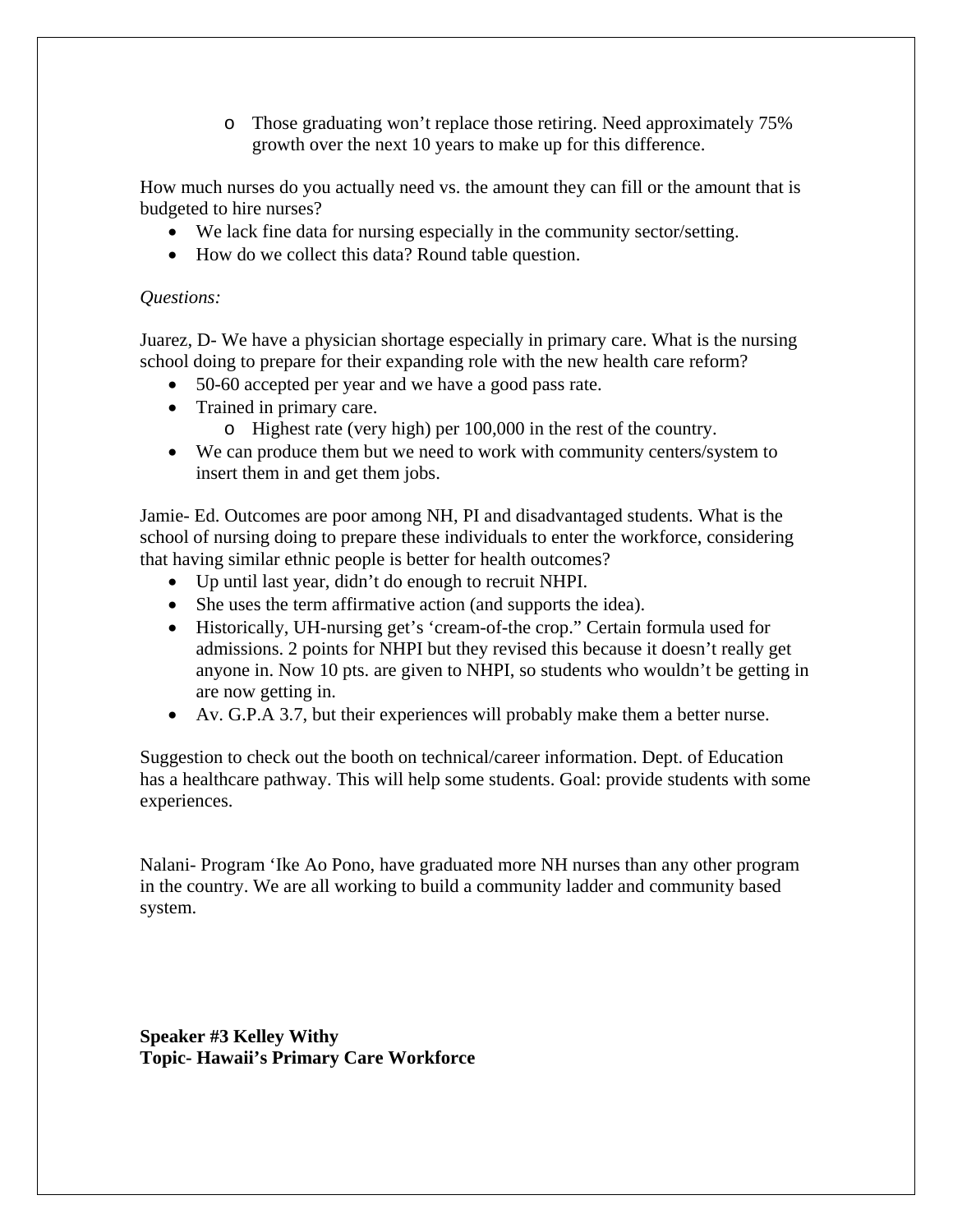Physicians follow behind nurse's track. Data comes from recent physician workforce program. Funded by physician licensing fees.

Using licensure lists they found shortage with

- PA's-100 working in the field about 35 FTE doing primary care work(demand is at 59 FTE), or about 53% of what we all actually need need
- Physicians 892 FTE (1228 FTE) about 75% of what we need vs. continent
- APRNs 209 FTE (268 FTE) or about 80% of what we need
- Demand FTE is a national estimate for our population size and ethnic mix

Survey (n=31 representing 25 zip codes) of healthcare professions

 CHW, dental hygienist, dentist, IP personnel, MA, translator, social worker and primary care physician were some of the identifies shortages

What can we do?

- Physician workforce suggestions
	- o Healthcare providers: 3-2-1 rule
		- Identify 3 students a year to get interested in healthcare
		- Teach 2 students a year
		- **Mentoring one young provider** 
			- Have heard from the community that we don't do this

- $\bullet$
- Med Community suggestions
	- o New systems of care, increase of 2% more productive using a health care team we would be able to provide adequate care to all right now
	- o Medical Home EHR Teams
	- o Pipeline Train/mentors- not a lot of extra pts. For NH at JABSOM but there is 'Imi Ho'ola
		- Getting students earlier out to neighbor islands
	- o Regionalized Form Groups
	- o Telemed
	- o Fly over network
- Legislature
	- o Loan repay
	- o Tax breaks
	- o Medical malpractice and sin tax are moving forward
	- o Support for systems change
- Insurance companies
	- o Administrative simplification, standardize form across all companies
	- o Payment reform (rural deferential)
	- o Transport especially for neighbor island
	- o Speed of payment
	- o Businesses could build buildings and support primary care docs.
- Public
	- o Appreciation-say thank you because many providers are in this for the personal interactions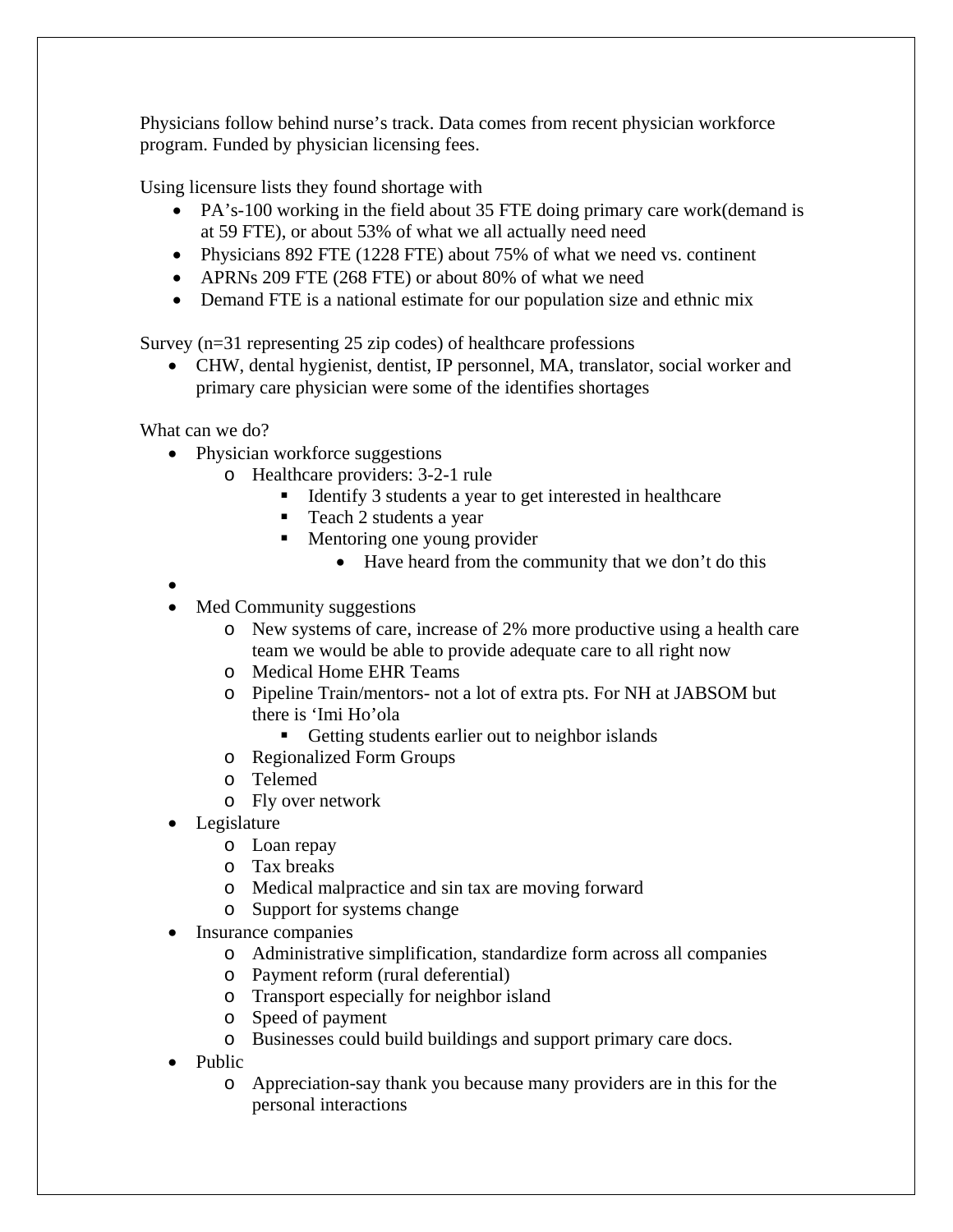- o Living Healthy
- o Involving the community in recruitment/retention of physicians/providers.
- Community members: create and/or get involved in local efforts for training, recruitment and retention of providers.

#### *Questions*:

Roy Magnusson (ass. Dean at JABSOM)- Providers are already working really hard. In Hawai`i, we are more efficient that continental U.S. We are doing more with less. 2% improvement /yr. for 10 years then we would be where we need to be for number of physicians. The biggest issue right now in the country is cost and the fact that we are efficient here is a big positive. The state has been very resourceful with what we have.

 Our physicians are working 27% harder than continental physicians. If we can transform this system, to allow the physicians to do more patient care and less administrative work.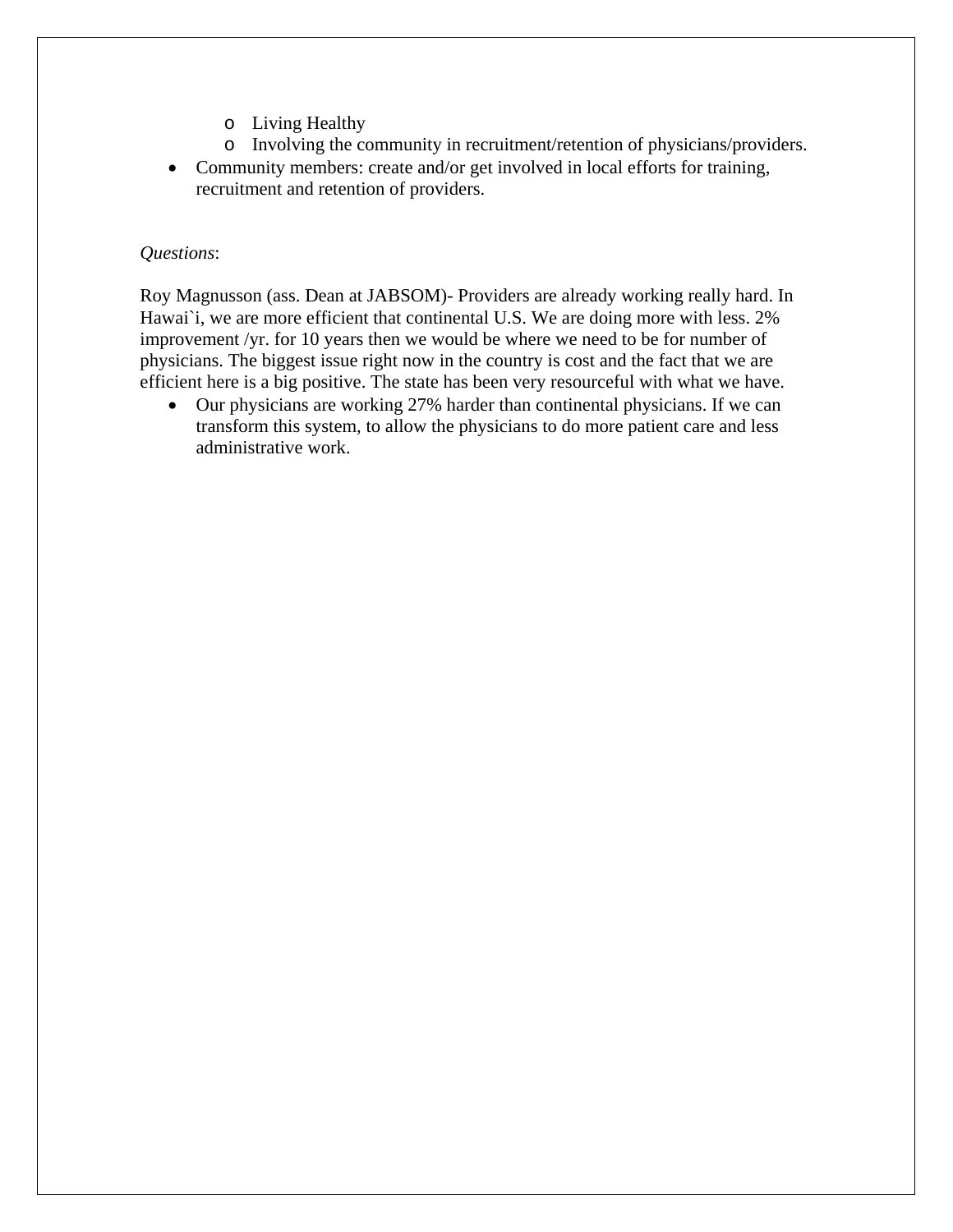# *Panel #2—How a community can make a difference in building the healthcare workforce in Hawaii: Examples of success in recruitment and training*

*Presenters: Dr. Allen L. Hixon, Dr. Winona Lee, Nalani Minton Moderator: Dr. Bill Ahuna Scribe: Sharde Mersberg* 

#### *Moderator: Bill Ahuna*

• Storm story, remaining to sleep; sleep in the storm

## **Speaker # 1:"Winnie" Lee Topic: Communities as Teachers: Opportunities for Student Recruitment and Training in the DNHH**

Pediatric residency, Kamehameha schools graduate, Director of NHCOE and `Imi Ho`ola. Remembering sitting at Kalama dinning hall, guest speaker who encouraged her to go to medical school; it is this type of experience that leads many to medicine.  $1<sup>st</sup>$  year of residency—Dr. Kekuni Blaisdell (preceptor)

- Overview
	- o JABSOM's commitment to diversity
	- o Value of community partnerships in the medical education core of the DNHH
		- Pre-medical student recruitment
		- Post-Baccalaureate student training
		- **Medical student training**
- JABSOM vision and mission
	- o Maikai loa, A.L.O.H.A. (Attain Lasting Optimal Health for All)
	- o Mission from website
		- JABSOM, as part of the fabric of Hawaii, is a diverse learning community committed to excellence and leadership in:
		- Educating current and future healthcare professionals and leaders
		- Delivering high-quality healthcare
		- Conducting research and translating discoveries into practice
		- Establishing community partnerships and fostering multidisciplinary collaboration
		- **Pursuing alliances unique to Hawaii and the Asia-Pacific region**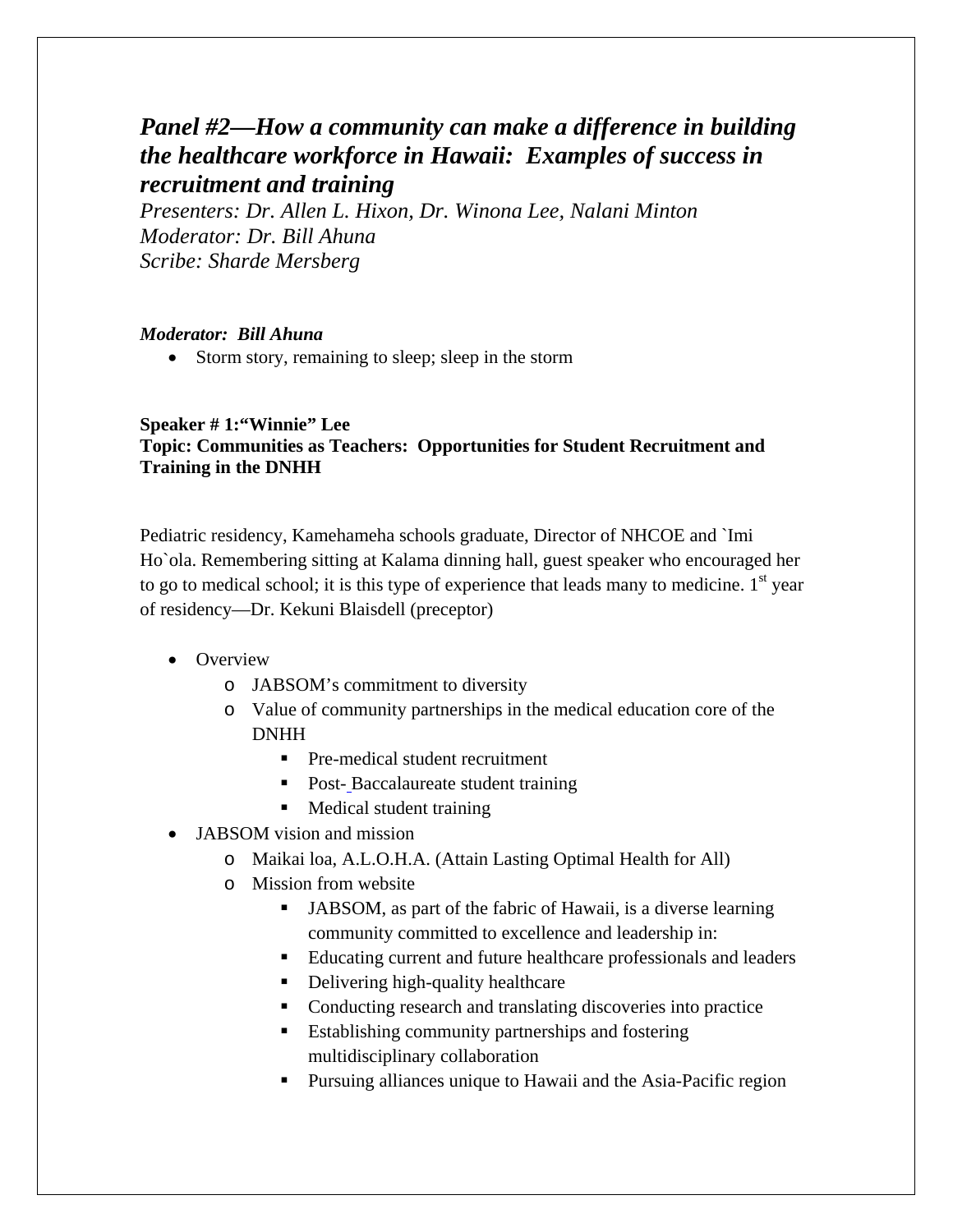- Acting with forethought regarding right relationships, respect, and moral action. *Pono*
- JABSOM's commitment to diversity (headed by Dean Hedges)
	- Operational definition of diversity
	- What are we really doing to achieve diversity
	- Reflective of students we're producing?
	- o JABSOM student diversity working group
	- o Diversity is a core value
	- o Diversity is growing
- Department of Native Hawaiian Health (DNHH) vision and mission
	- o Vision—ku pono, Hawaii Maoli
	- o Mission—being a center of excellence
- Pre-medical students
	- o Exposure to health professions—partnerships with Withy's group (AHEC), Ho`ola Malamalama (for high school student); 30 visits per year
		- Inspire them, it can be done
	- o Medical problem solving—partnership with KS, exposure to Native Hawaiian (NH) disparities, problem-based learning
		- Get more students from Nanakuli, Wai`anae
		- Building relationships with community
	- o NHCOE Student Pathway to Medicine Program
		- Partnership with Kipuka (UH Hilo)
		- $\blacksquare$  Up to 20 students
		- **Mock interviews, essays, learning strategies**
		- $MCAT$  prep (Kaplan)
		- Improvement in MCAT score, getting to next step with interview
			- Greatest influence being mentored by other NH physicians
			- Detours in route
			- Students able to see them two years after, still have followup and assistance
- `Imi Ho`ola— students come from disadvantage backgrounds
	- o Post-Baccalaureate program
	- o Community advisory committee—multidisciplinary community members who (judge, psychology, etc.) select students
	- o Currently 12 students (prior 10 students)
	- o Provide Hawai`i with doctors who are committed to serve
	- o Activities—Kalaupapa, Sandy beach clean-up
	- o Try to community service into the year
- Medical Students (MS)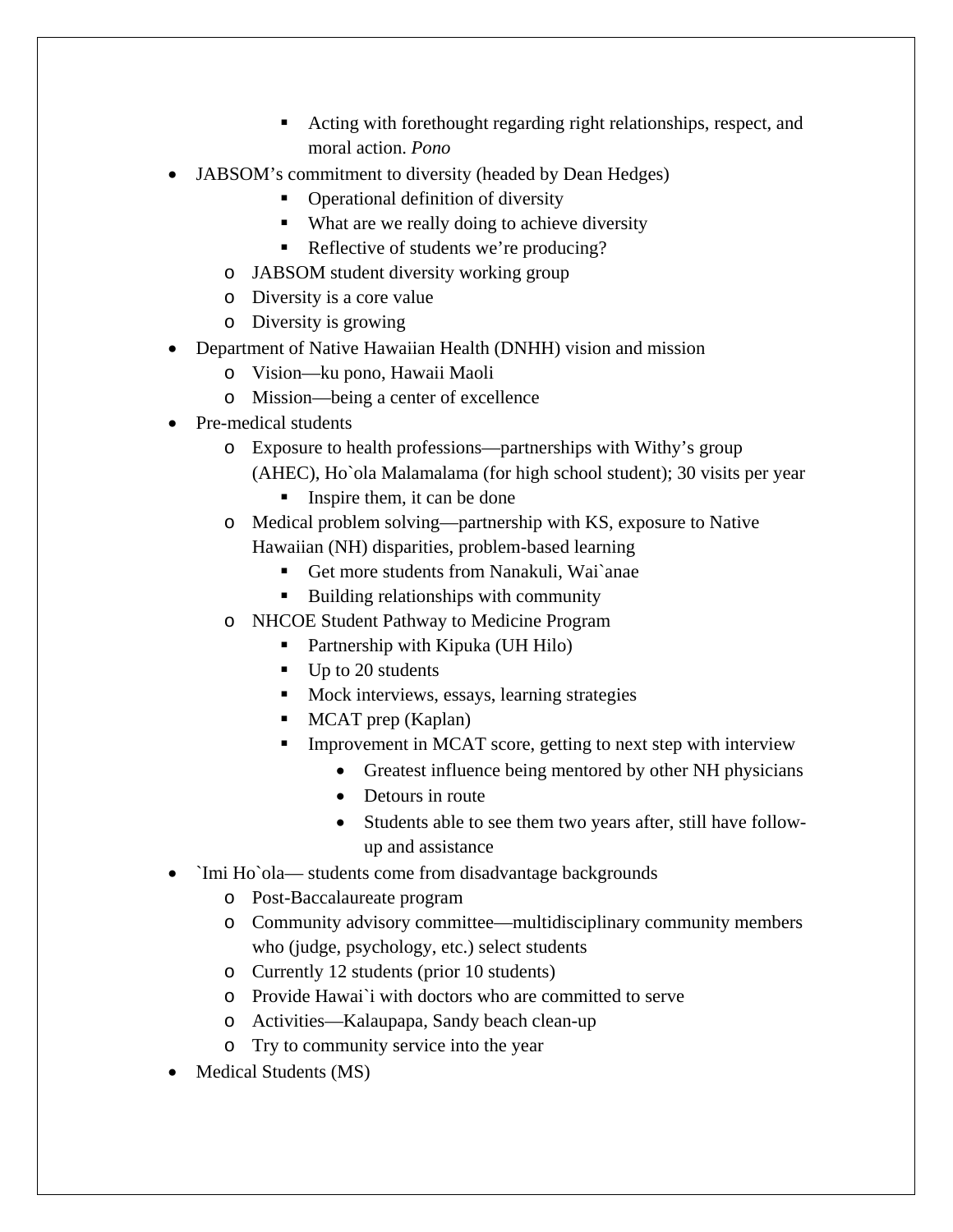- o Partnerships with big brothers big sisters, community pediatricians, Nanakuli intermediate, and KS
- o Kua`ola—first years mentor students from Nanakuli intermediate, conduct health/science presentations
- o Healthy keiki can—first yeas mentor9th grade students at KS, community pediatricians mentor
- o Native Hawaiian Health—past present future (first year)
	- **Traditional healing practices**
	- NH disparities
	- Clinical skills preceptorship in lau ola clinic and Waianae CCHC—Dr. Marjorie Mau
	- Clinical clerkship and community service--Papakolea
	- **Health care in NH communities** 
		- Not just teaching the biology, teaching the social sciences as well
		- Need a stronger curriculum with social determinants of health and have it integrated across the curriculum
	- Cultural Competence development
		- Healer in residence—consultant provide expertise and feedback on cc curriculum for JABSOM students
		- Workshops
		- Cultural immersion (picture shown with faculty at Kaala farms, cultural immersion)
		- Integration on problem-based learning
	- New partnerships
		- NH healing traditions
		- Bishop museum
		- NH healing practices as described in "The Epic of Hi`iakaikapoliopele"
		- Mala lapa`au at JABSOM with Papa Kuaola
	- Looking at past, and future

#### **Speaker #2: Nalani Minton**

**Topic-`Ike A`o Pono: A UH manoa workforce diversity program for NH and PI undergraduate and graduate students in nursing** 

• Healing prayer, 'oli given in spirit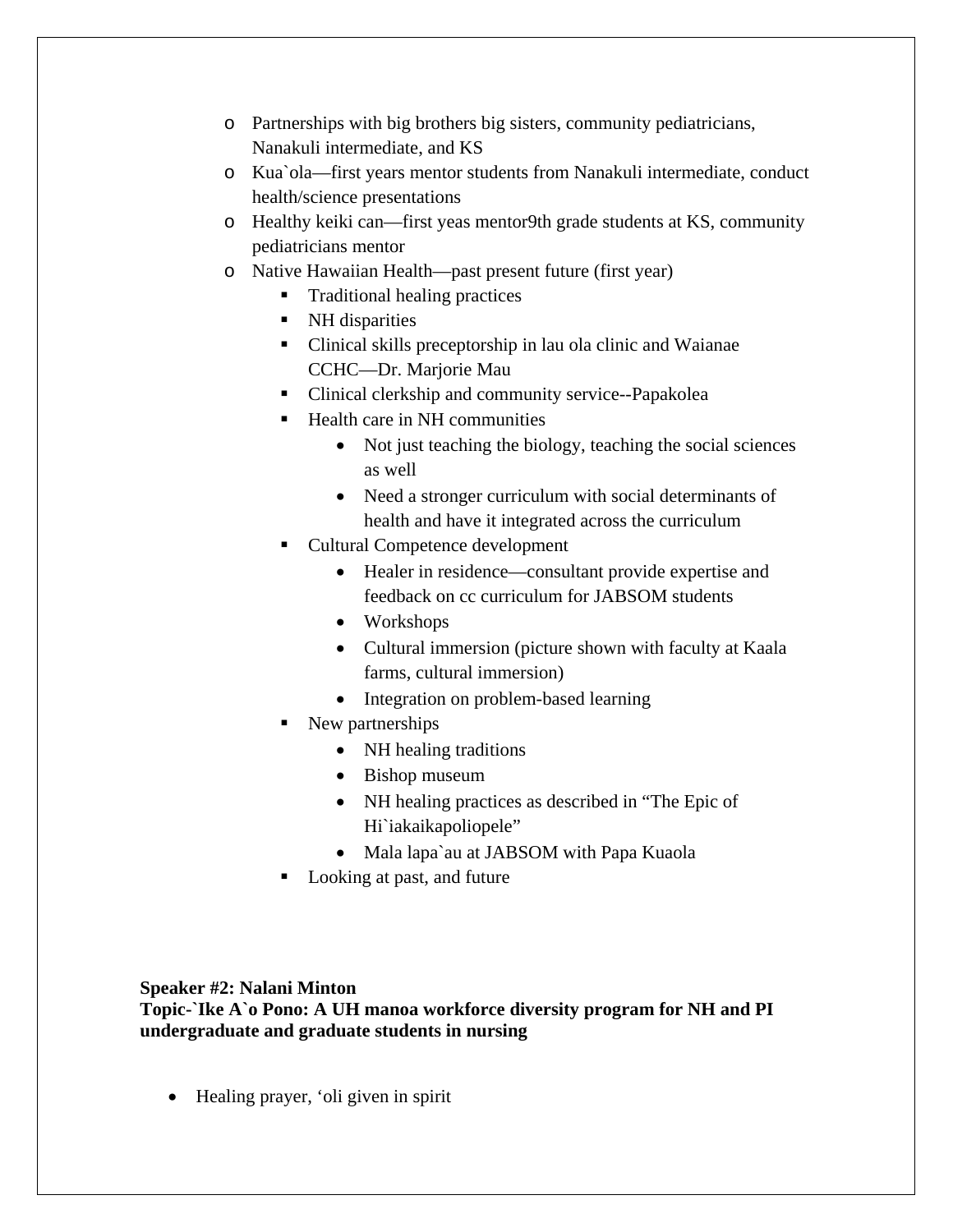- First tenured NH faculty in the school of nursing (80 year history)
- Began with 6 NH students, in two years  $\rightarrow$  66 students (in 6 years 200 NH) student
- Very personal commitment that students make, they are often living the disparities
- Commitment on behalf of the program to help students actualize their goals/dreams
- Consortium of nursing schools throughout the UH system
- Can be exponentiated by everyone working together
- Need for creating NH workforce within the UH system
	- o Developed councils, representative of most NH programs on 10 UH campuses
	- o Kuali`i council—UH Manoa (20 NH Programs)
	- o How do we know what communities need? What already exists?
	- o Do clinical in the community, get employed there
	- o Part of recruitment can extend outside of Hawaii (250 < outside of Hawaii)
	- o Commitment to community and public health
	- o Public health nursing, first cohort in 'ike a'o pono, E ala Pono
		- This year's cohort, new RNs who want to go into public health work APHN/NP
	- o Map of underserved communities as a map of where we're going together
	- o US National Award received for innovative education for first indigenous nursing program to graduate over 100 native nurses.
	- o 4.5/4.9% of nursing workforce are NH
	- o Need to envision together—how to create job opportunities for students
	- o Mapping—keeping us informed with data but also knowing where everyone is
		- Withy maps with showing where doctors are and where shortages are
	- o Film maker—'ahupua'a (first documentation of traditional practices)
	- o KS manages 50 'ahupua'a
	- o *Cal Sia:* patient centered health care
	- o Food sovereignty—nursing school students have been involved with this
	- o Creating a system within a system
		- UH system—sustainability and NH programs (receiving chancellor support)
		- NH Councils—Pukoa council, representatives of all ten campus councils are chartered by the BOR
	- o UH wanting to be a center for Indigenous Knowledge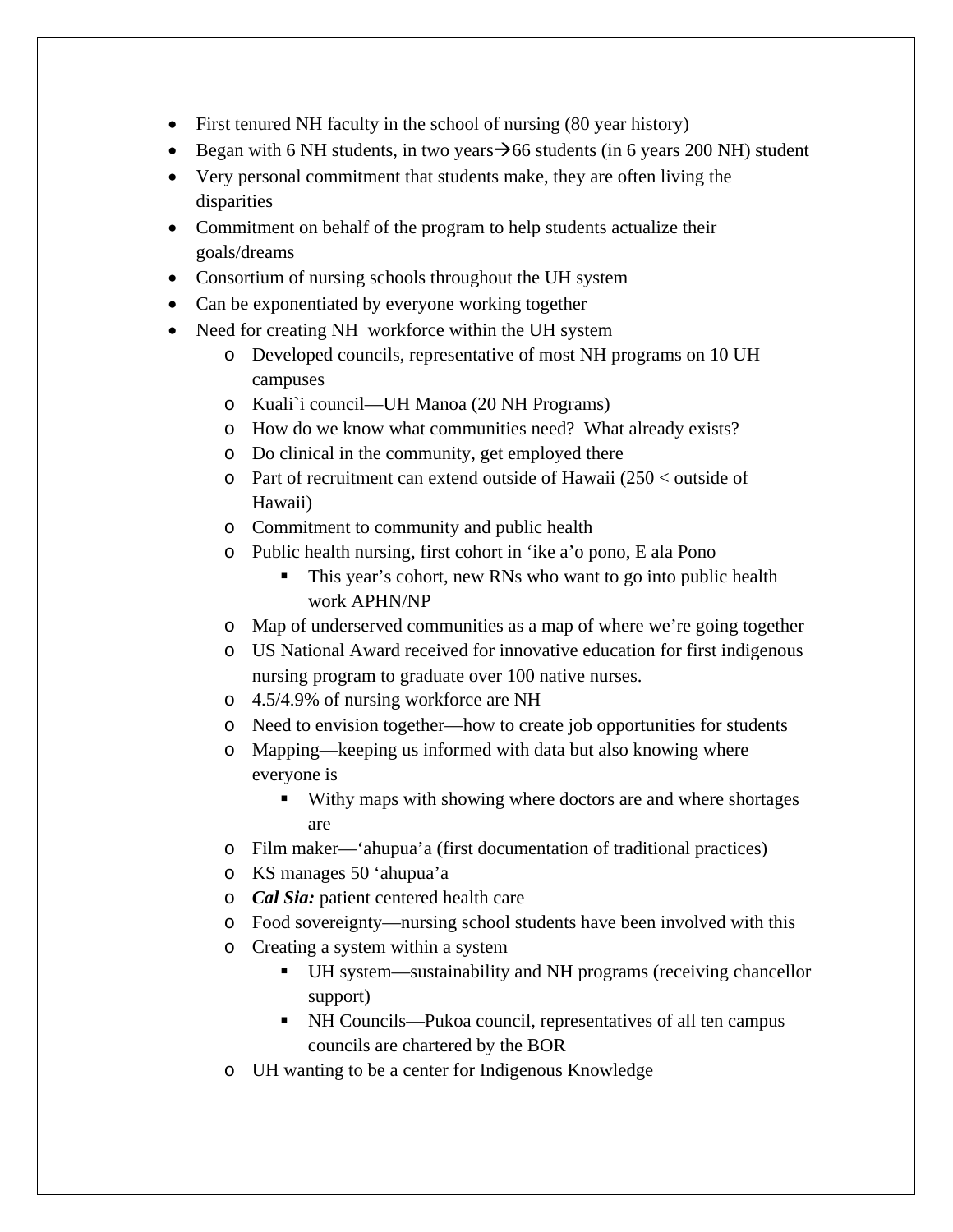- o Mau's story—finding the perfect alignment allows us to align with what we are *searching* ? so that it also comes to us
- o Deeper sense of collective consciousness—more team building, more courses that we can create, interdisciplinary curriculum (16 week program, more exposure to various health professions)
- o Advantaged to this generation creates opportunities and better choices for everyone (being raised by activists of the cultural renaissance) commitment to the "big picture"
- o Students coming prepared and ready to work, with a vision of what needs to happen next
- o Communities are already preparing to educate students —ex: Papakolea (social work, public health, nursing, medicine), how they've mapped their community house by house, color coded by needs
- o Already making progress but need for collaboration, deeper partnerships
- o Social justice program—need for socioeconomic recovery action plans
- o Building workforce AND creating a paradigm shift for a quantum leap in excellence

# **Speaker #3 Allen Hixon, Assoc. Prof. and Vice Chair, UH, Department of Family Medicine and Community Health Topic: Growing the Health Workforce Community Based Residency Training**

- From Connecticut, prior experiences
- Learning journey vs. best program
- Map from the state department of health—bad areas in blue (underserved areas)
- Infant mortality trends in U.S.—highest mortality rates on Hawaii Island and within the NH ethnicity
- Social determinants of health—why treat people without changing what makes them sick?
- Social determinants of health (definition)
	- o Distribution of money, power, and resources
	- o How are we involving people in the advocacy and decision making and the equity of resources
- How we receive care—another type of map
	- o Robert Gram center
	- o Proportional scenario of population per month (1000 people, less than 1 end up at academic hospital—where medical students are)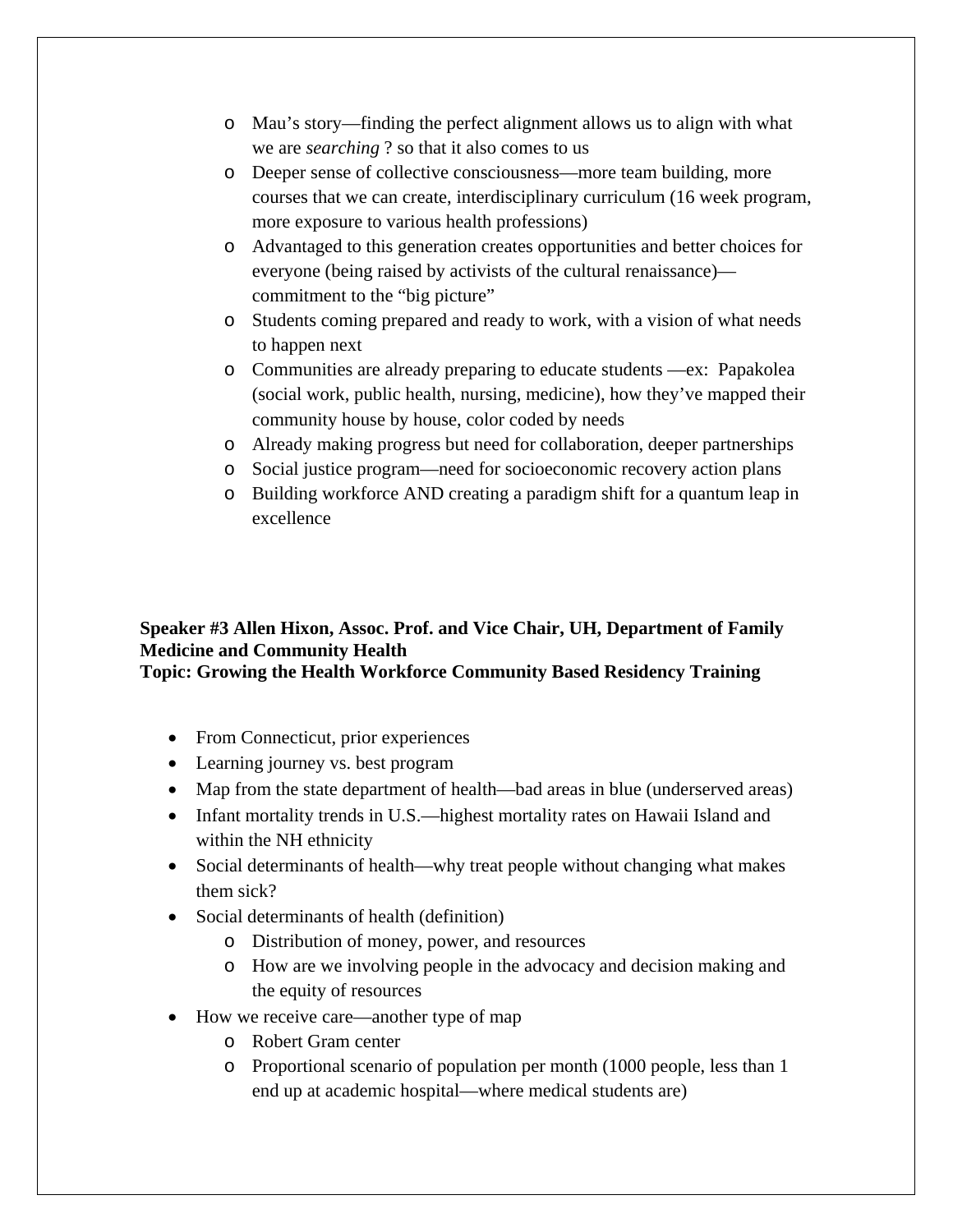- Neighbor Island health
	- o Poor health outcomes
	- o Low access to care
	- o Drastic shortage of primary care
		- Current shortage, 150 primary care physicians to meet national physician to population ratios
		- Change will do a lot with people who aren't doctors
- Hawaii Island Rural Residency program
	- o Problem—physician/provider shortage, limited access to care, rural island focus
	- o Solution—increase physician/provider pipeline by developing a rural interdisciplinary family medicine residency program and collaborative training site
	- o 12 residents (4 per year), based in Hilo
	- o Collaboration—Hilo community, medical center, UH SONDH, UH Pharmacy
	- o Principles—meet real needs of community, interdisciplinary team based training, financially sustainable, highly quality teaching and patient outcomes
	- o Collaboration—needs assessment, planning, funding, implementation
		- Needs assessment—involved community
		- Planning
		- Funding—tried to craft a public private partnership, tried to collaborate funding from different sources
		- **Implementation—steering committee with community partners**
		- **Lots of partners, slightly different vision**
- Progress to date
	- o Collaborative clinical practice site
	- o 2 family physicians (one more coming)
	- o 1 APRN
	- o 1 PharmD
	- o 1 RN
	- o 1 GYN consultant
	- o Tele-psychiatry program
	- o Physicians and nurses training side-by-side
	- o Model clinic—new ways to developing in other areas
- Next steps
	- o ACGME FM accreditation
	- o Build clinical practice and teaching
	- o Develop interdisciplinary curriculum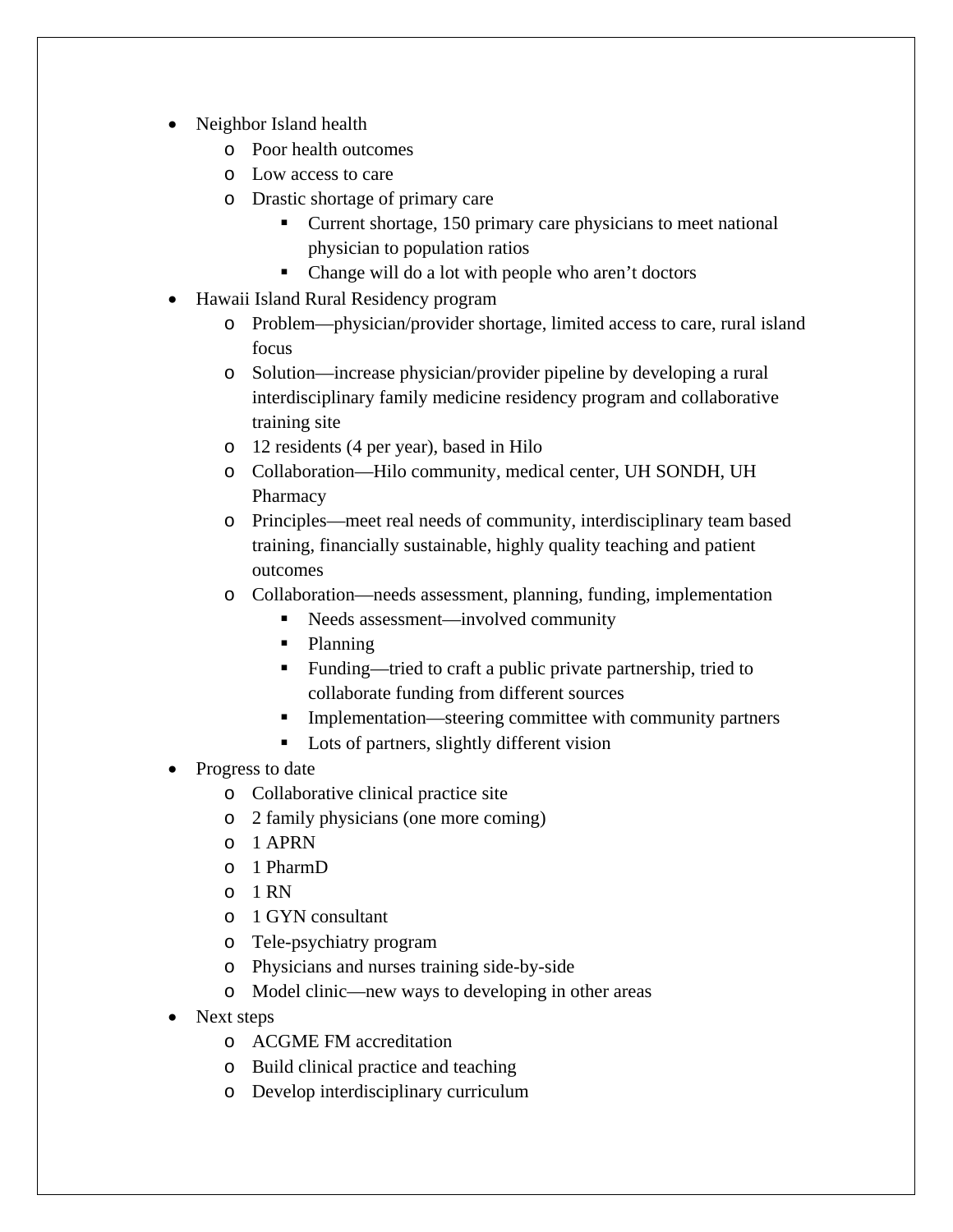- o Patient centered medical home
- What we did well
	- o Solution oriented
	- o Messaging good—re: workforce shortage and critical need
- Barriers to collaboration
	- o Underestimated level of complexity
	- o Created expectations—timeline, cost
	- o Did not fully understand objectives, expertise or limitations of the various partners; or capacity of partners
	- o At times communicated poorly with partners
- Engaging the community
	- o Social determinants are the conditions that exist in the community that promote or undermine good health
	- o Program success linked to level of community support
	- o Be informed
	- o Advocate with lawmakers
- Questions/Comments
	- o RN—didn't excel, wasn't at the bottom; still able to accomplish goals and be of service
		- Collaboration—wanting to learn more about what doctors are learning
		- **More working side-by-side with what doctors learn and nurses** learn
		- Wahiawa general hospital, differences in new/old doctors
	- o Aunty Betty—What is the definition of Hawaiian? Is it consistent throughout the Department of Medicine
		- **Self** identified
		- Casting a broad net to reach as many as possible (Kamaka), scholarship program which follows KS guidelines—birth certificates, NH programs at school are open to all students (i.e. cultural immersion)
		- Issue with mapping systems vs. census with most being of multiple ethnicities yet having to identify only one (Minton, School of Nursing)
		- Collecting own data (Minton); collecting own data as well since not given from School of Medicine (Kamaka)—some administrative hurdles in finding NH students
	- o Central referral contact person/location?
		- School of Nursing, `Ike A`o Pono (weblink)
		- Waianae clinic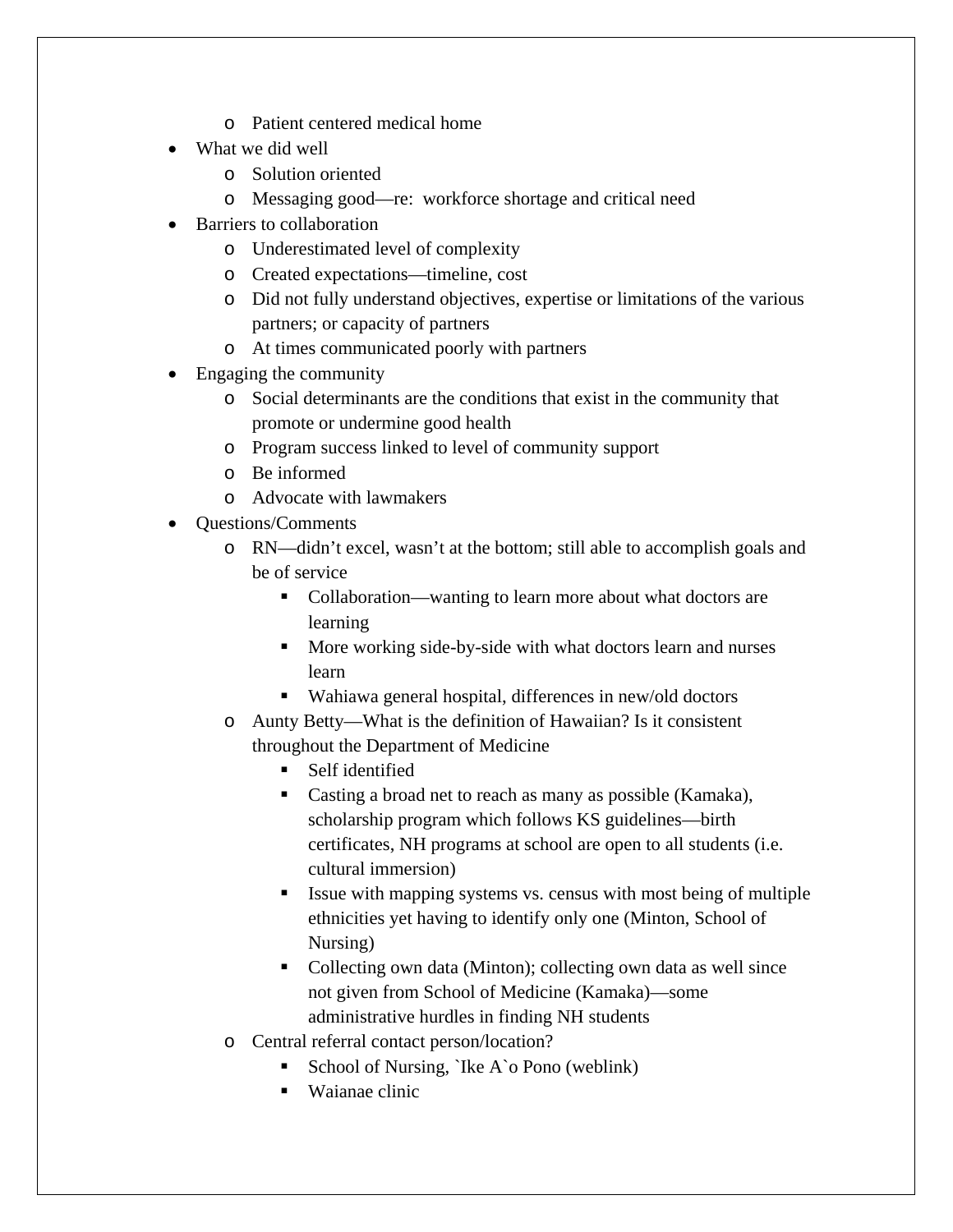- o Concern with threats to earmark funding—how will this affect our clinics and NH health care system
	- NH center for excellence is a federally funded program (not an earmark) but talk with cuts across the board (School of Medicine, Lee)
	- **Importance of talking about threats to funding, strategize**
	- Strategy with bill to get tuition waiver for students (Minton)
	- Lifestyle—single parents, working, school, etc.
	- More reason to share resources
	- Looking at things that can be funded on a much bigger level, more interdisciplinary
	- Support from various funders (Hixon)
	- Senate bill 596, loan reimbursement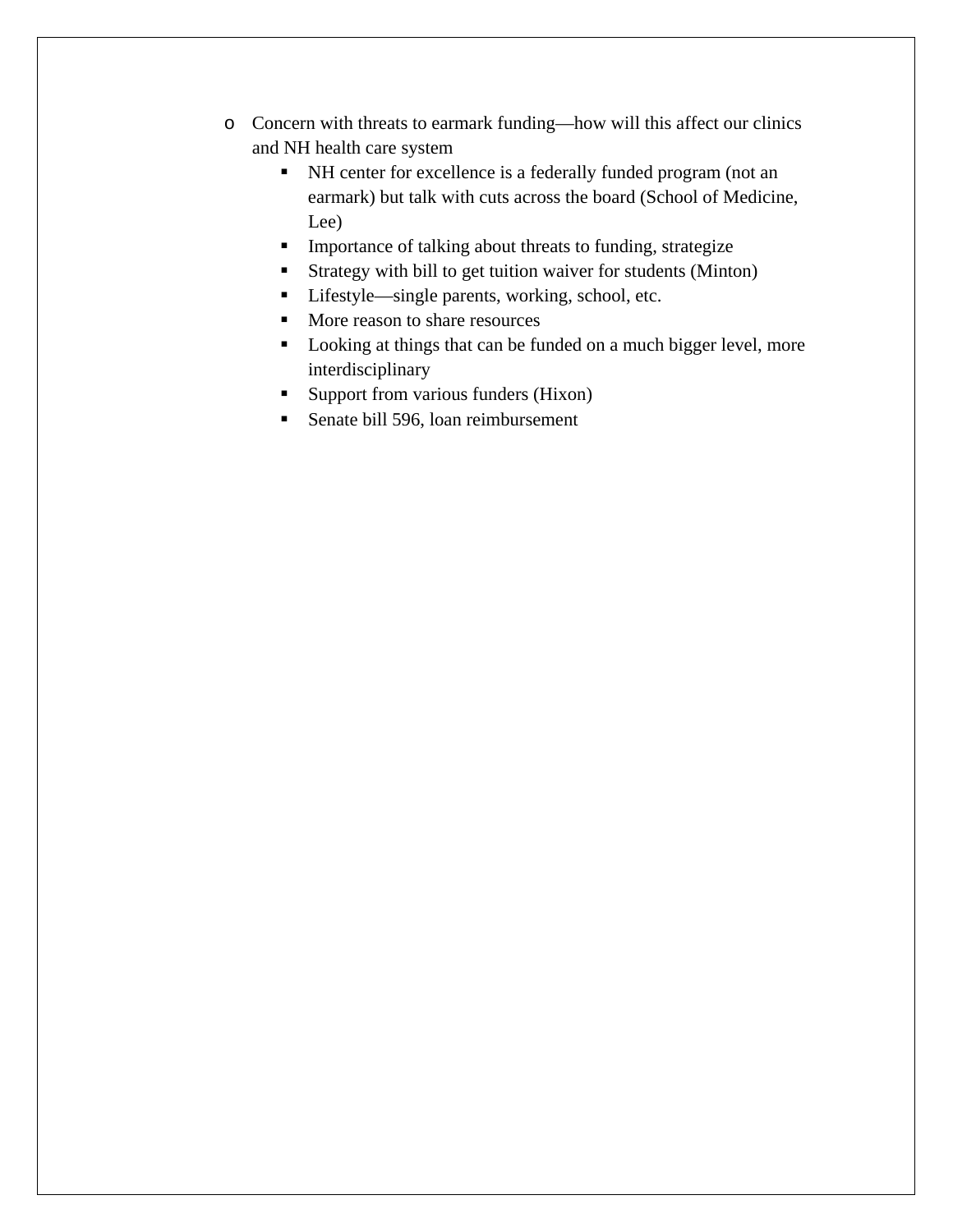# *Panel #3-Placement*

*Speakers: Kathryn Braun, Kevin Cassel, Kamahanahokulani Farrar, Robin Miyamoto & Valerie Yontz Moderator: Claudio Nigg Scribe: Angela Atkins* 

#### **Speaker #1: Kevin Cassel Topic- Good Community-Academic Partnerships**

Background:

- 28 years at National Cancer Institute's Cancer Information Service
- Linking community members with experts translating research into programs and policies with an emphasis on medically underserved populations

Cancer Research Center – Community Relationships

- Started in 1995
- Had a positivistic research paradigm
- Poor relationships with community
- Legacy of mistrust and harm
- Unaware of indifferent community perception
- $\bullet$  'helicopter research' = cam

Wai`anae Cancer Research Project

- Value of bi-directional intervention process where community is actively engaged
- 9 principles of Community-Based Participatory Research

Could not implement all, but focused on a few:

- 1. Recognize and value priorities identified by the community
	- o Important that the community is aware and interested in pursuing
	- o Find a way to negotiate what is important to the community
- 2. Define a collaborative, equitable partnership
	- o Palafox's 'full basket' mentality giving something back, not just taking
	- o Can be as simple as a handshake, but have a clear agreement of how, when, and what will be taking place
	- o Address long-term accountability
- 3. Support communication and transparency
	- o Clear information, resources, and findings
- 4. Appreciate the co-learning between community and academia
	- o Build skills among all partners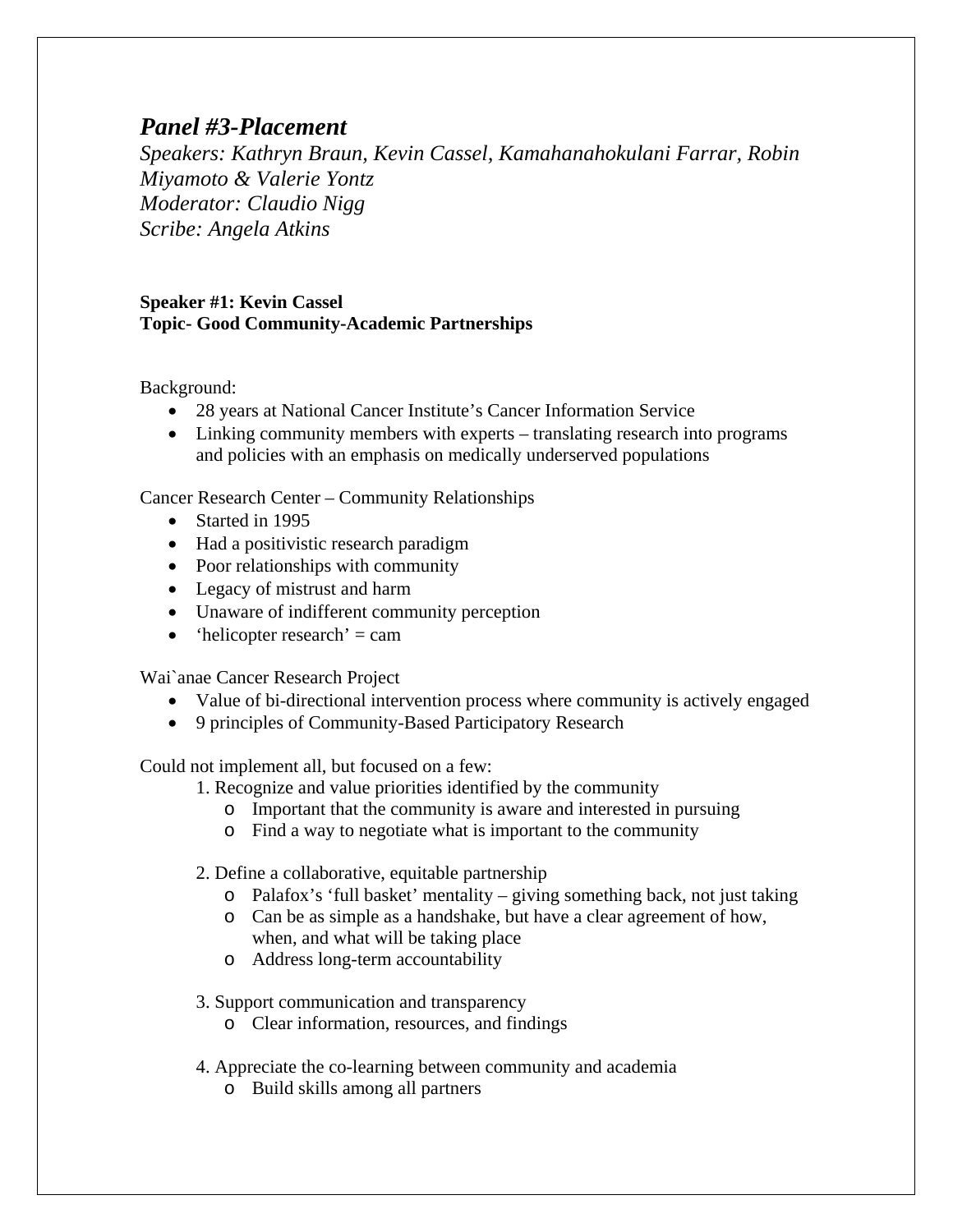- o Provide opportunities to reciprocate and reinforce the learning that takes place
- 5. Work with cultural diversity
	- o -Have to have respect for the culture
	- o -Asking permission and appreciate permission
	- o -Build and uphold trust

Models and Principles

Hawai'i Cancer Facts and Figures 2010

• Long and in-depth process to gather input from all sectors

Examples of Recent Projects

# **Speaker #2 Kamahanahokulani Farrar, Service coordinator from Papa Ola Lokahi Topic- Native Hawaiian Health Scholarship Program**

Scholarship is unique – it's not for everyone

- Funded through HRSA
- Exchange: For every year a recipient receives scholarship they must serve back a year in an underserved area

Sharing Our Success:

**Scholars** 

- Responsibility of scholars and programs that's funded through Federal Government
- Selection
	- o Over 200 applicants
	- o Usually about 70 fit
	- o All interviewed inclusion of Kupuna
		- Unique interview of 12 questions which allow for application tell their story
		- Have rating system for responses
	- o Tie Native Hawaiian values into interviewing/application process
- Preparation
	- o in addition to the vision of being 'the healer', went the extra mile and took advantage of all opportunities made available
- Guiding Values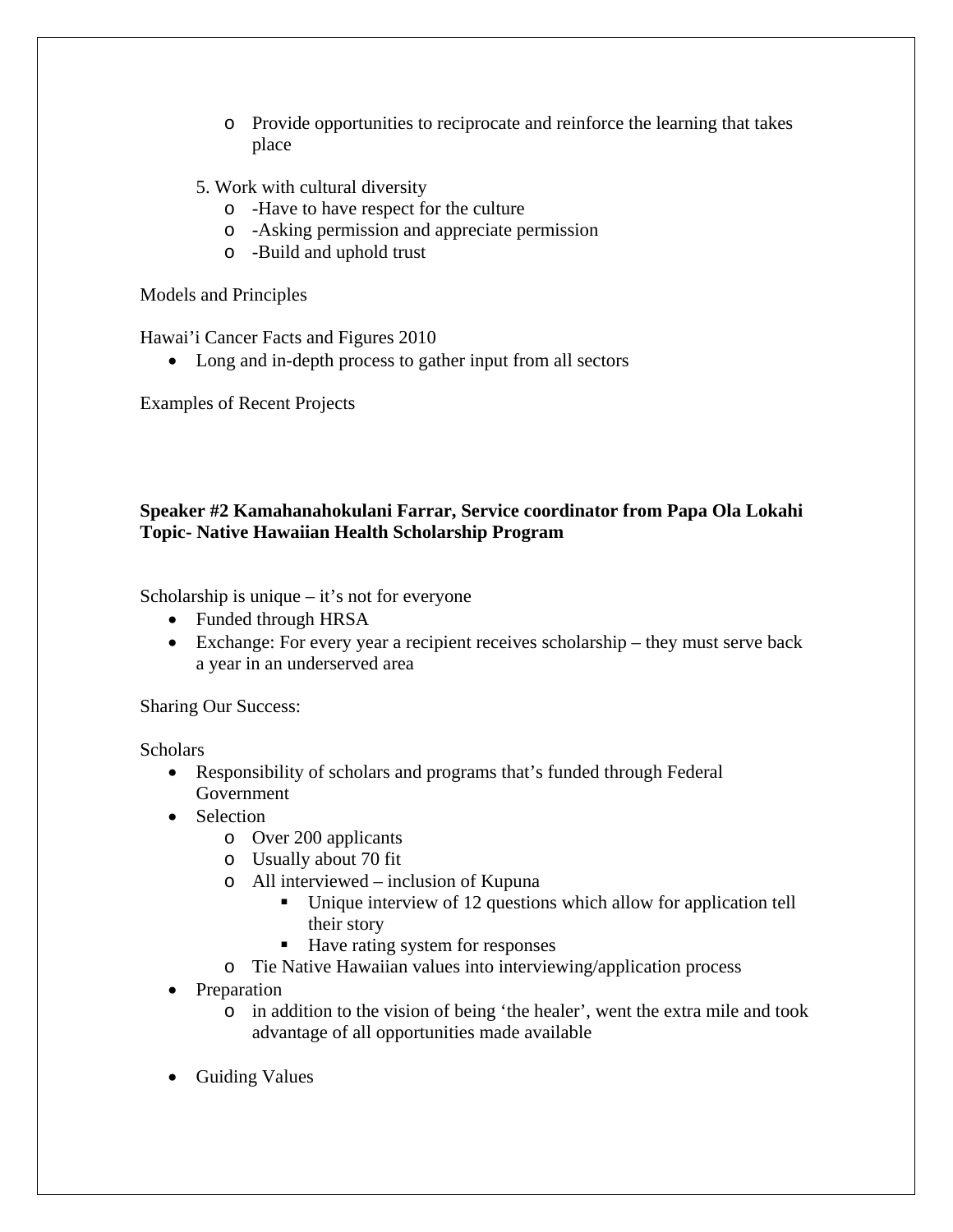**Staff** 

- Not just about the scholarship, but who we are as a program
	- o Who and what is your inspiration
	- o Collaboration enables success
	- o Commitment of resources

Take home message: Success has come from the Native Hawaiian values incorporated into program and staff as well as continuing to be learners and using data and program evaluation to make updates.

Success and Challenges

- shortages vs need
- Funding
	- o It is there or not
- Readiness
	- o Students/scholars
	- o Staff

# **Speaker #3: Valerie Yontz, Practicum Advisor at OPHS Topic: MPH Practicum Overview**

Key Components

- Students and faculty
- Actual practicum placement sites
- Practicum policies and procedures
- Practicum Handbook and forms to guide process
- Linkage with classroom learning and MPH competencies
- Practice Coordinator keeps system going
- $\bullet$  240 hours
- Reflection papers throughout experience
- Critical thinking paper at the end

Linking to community partners happens two ways

- Interested/community partners
- Students approach Val or community programs to see if there is a need in a program/project/topic that they are interested in

Trying to create a pipeline to connect students to community

Service-learning: A structured experience that combines community service with explicit academic

useful to the organization and for the student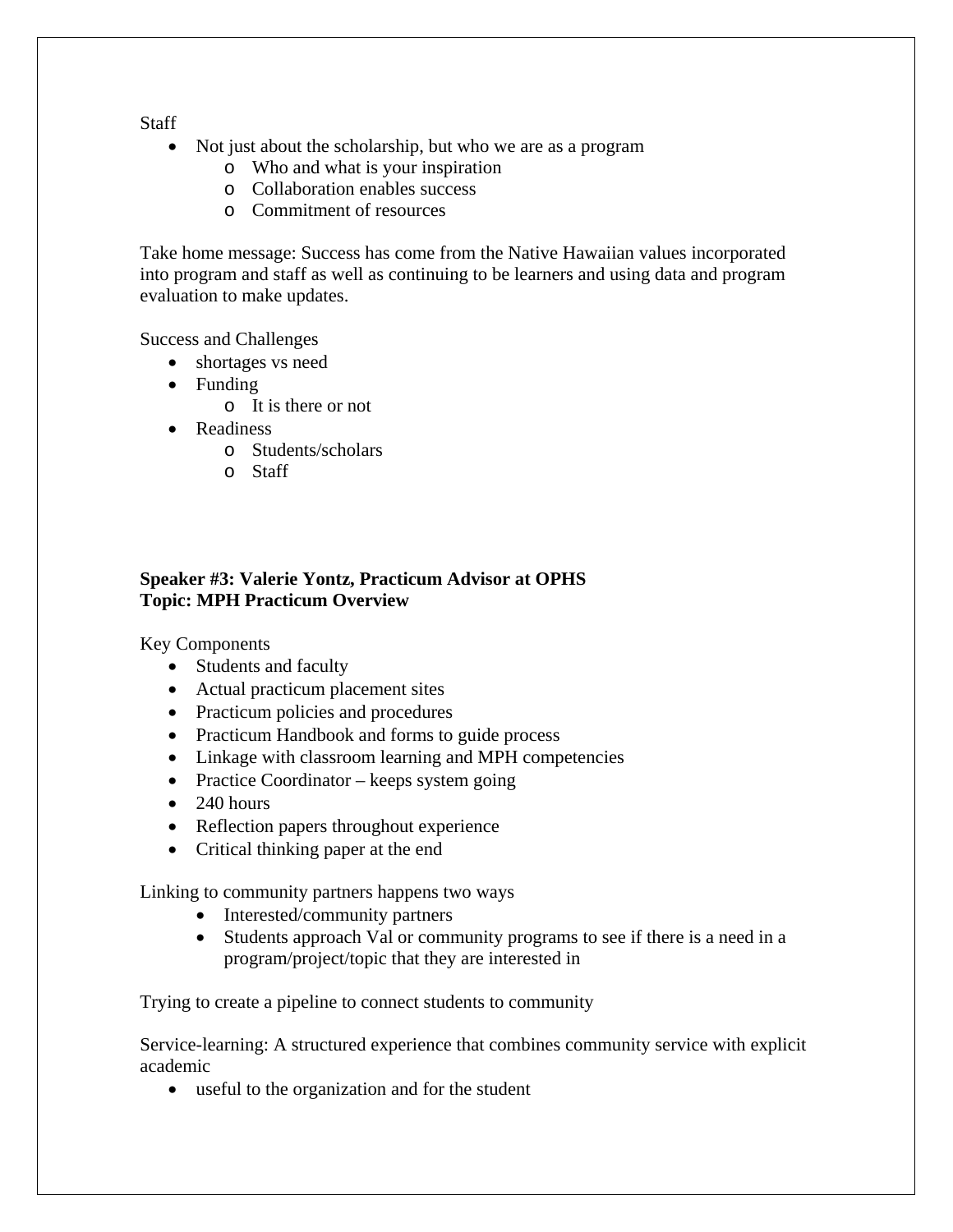- sustain community partnerships
- preceptors offer mentorship and wisdom to students

Lessons learned:

- How to write SMART objectives in order to guide the mentor and students
- Link learning objectives with deliverables
- Standardized program and process needs to be enforced and monitored in order to be fair and consistent for all

Ideas:

- Links to neighbor islands
- Incorporate 'points' for underserved

# **Speaker #4 Kathryn Braun Topic: DrPH Program at UH Manoa**

DrPH Program's History

- Started in 1983
- Stopped in 2000
- Revitalized in 2008
	- o Wanted to make it accessible and community-based
	- o provide a multidisciplanry perspective
	- o include translational research, CBPR, working with diverse groups
	- o prepare leaders of all background

This program is a bridge from academia and the community

• Linking NIH and what is going on and those that work in the community

Logistics of the DrPH Program

- Learn how to teach and how to do research through program
- About 39 credits, post Masters
- Can be done in 3 years if done full time
- 3 paper dissertation
	- o 3 manuscripts that relate to a theme
	- o More versatile and applicable

**Speaker #5 Robin Miyamoto Topic: I Ola Lahui (So that the people will live and thrive)**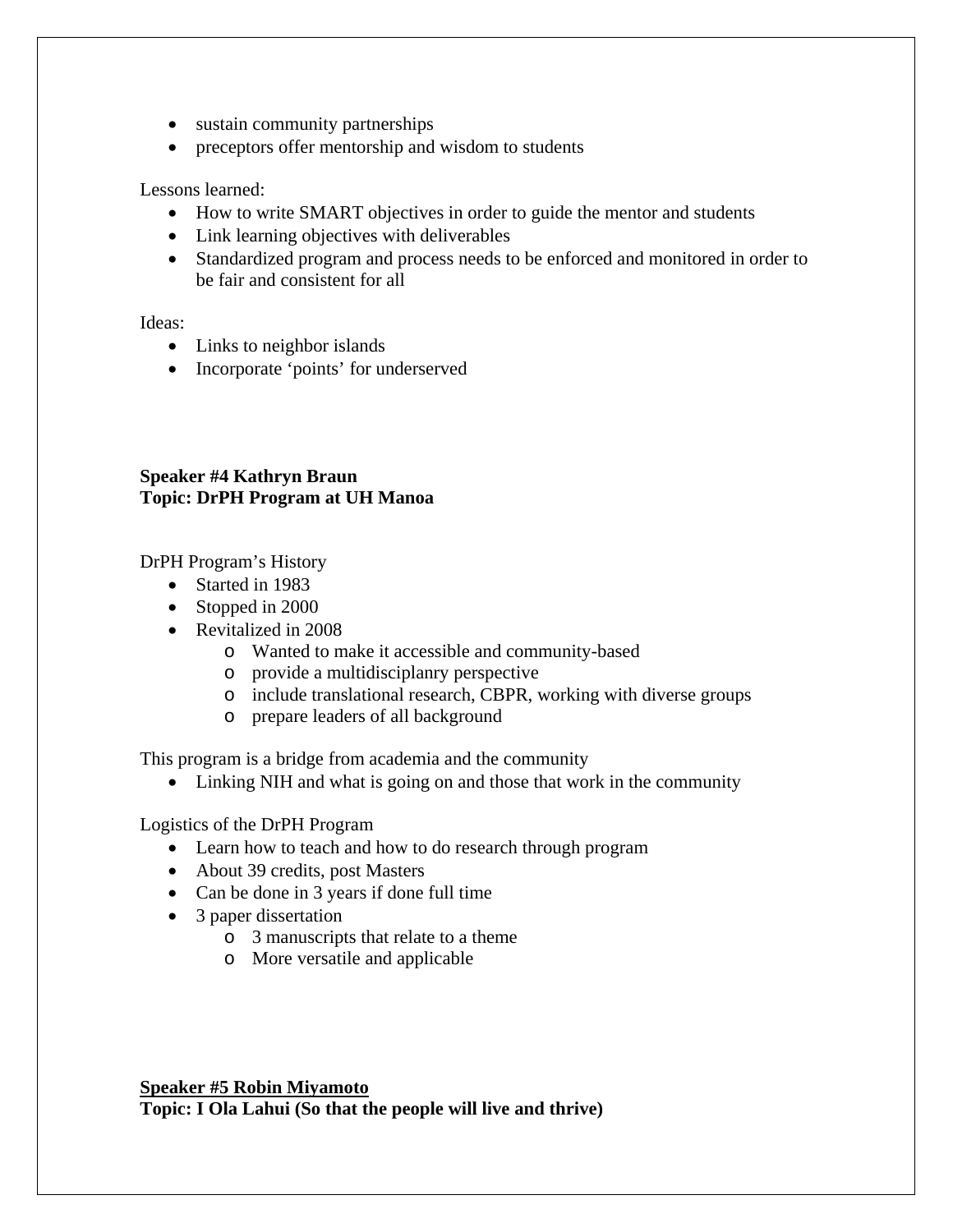Rural Hawaii Behavior

- A group of psychologists got together and discussed how they would have liked to have been trained
- Started with the expressed interest in training
- Increase the capacity to address the growing needs of the rural communities' mental and behavioral health care needs
- Community health centers and Native Hawaiian healthcare
- 'Primary care' psychology addressing all health topics in the same location

Identified Issues

- Ouality of healthcare
- Access to health care
- Range of health care and practice demands
- Rural-specific characteristics in a particular community
- Focus on quality of life and self care issues for rural health care providers

#### Benefits

- Relieves overburdened
- $\bullet$  the training program becoming the source of stability where people come to know and trust the training program
- Attrition understanding that most people will not stay long term and preparing for that
- Allows for these programs to be offered aside from restrictions (funding, professionals, etc.) of community healthcare centers

Unique training opportunities:

- Side-by-side training
- Learning skills that are necessary but do not receive throughout their education
- If you wait until after they are trained to get them in the rural areas, they will not last
	- o Need to get them in these communities during their training

#### *Questions:*

Demetri – from the Department of Health

- What is the future of the PhD program?
	- o it is open again
	- o 3 or 4 students each year
	- o Dr. Hurwitz is the head of that program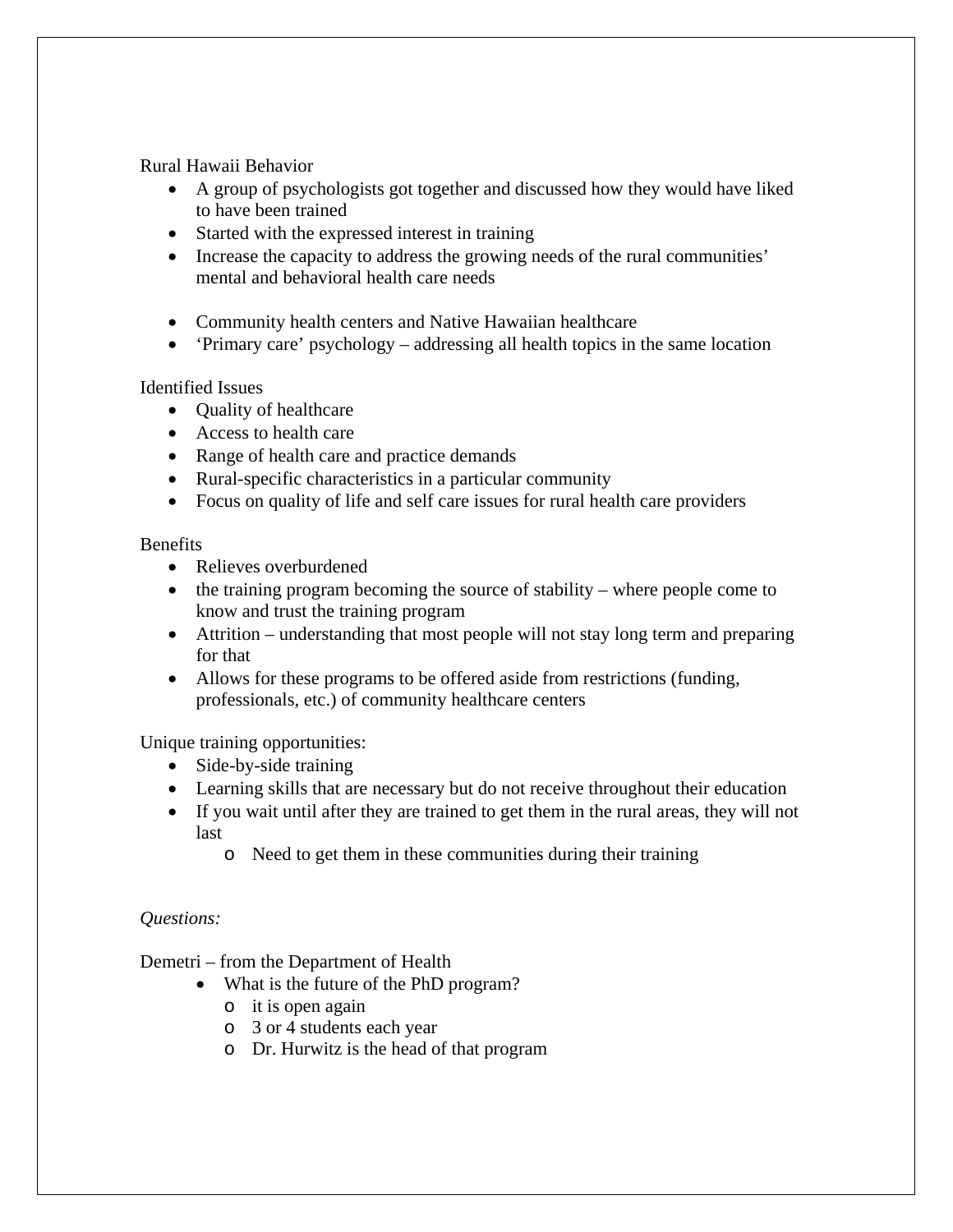# *Panel #4- Community Collaborative Resources*

*Speakers:* 

- Jerris R. Hedges, MD, MS, MMM Dean & Prof UH JABSOM School of Medicine
- Mary G. Boland, DrPH, RN, FAAN Dean & Prof School of Nursing and Dental Hygiene
- Noreen Mokuau, DSW Interim Dean & Prof UH School of Social Work
- Aviam Soifer, JD, Dean & Professor, UH William S. Richardson
- Maenette K.P. Benham, EdD Dean & Professor School of Hawaiian Knowledge
- Kamana'opono Crabbe, PhD Research Director, Office of Hawaiian Affairs
- Josh Green, MD State Senator, Emergency Medicine, Kohala Hospital
- Dee Jay Mailer CEO Kamehameha School
- Hardy Spoehr, ED Papa Ola Lokahi

*Moderator: Dr. Kalani Brady Scribe: Annabell Stone* 

# **Speaker #1 Jerris R. Hedges Topic- UH JABSOM School of Medicine**

JABSOM addresses health and educational needs such as the R-matrix expansion program developed by Dr. Bruce Shiramizu and Dr. Todd Seto

- Grow together something bigger than the sum of its parts...
- NIH takes the concepts discovered and apply to bedside and to the community... Center of Excellence are involved in taking steps affecting health disparities... basis in interest in what can be done in Hawaii. opportun**i**ties to what to bring back to the community... helping others with that journey.. help clinical and translational research in providing support for the community..educational program... provide resources for those submitting grants... key functions that collectively
- Translational research... transforming; focusing on personalized health... focus on how to bring great ideas to communities.

In the structural phase make up efforts to do outreach in order to bring information back that in turn will help guide research

- Dr. Marjorie Mau, statistical design and informatics.
- Create sites where patients can have vital signs collected. Appropriate support for scientific study is there.
- The Center for Native and Pacific Island Research tied in to institutions across the US such as Alaska

Health Initiatives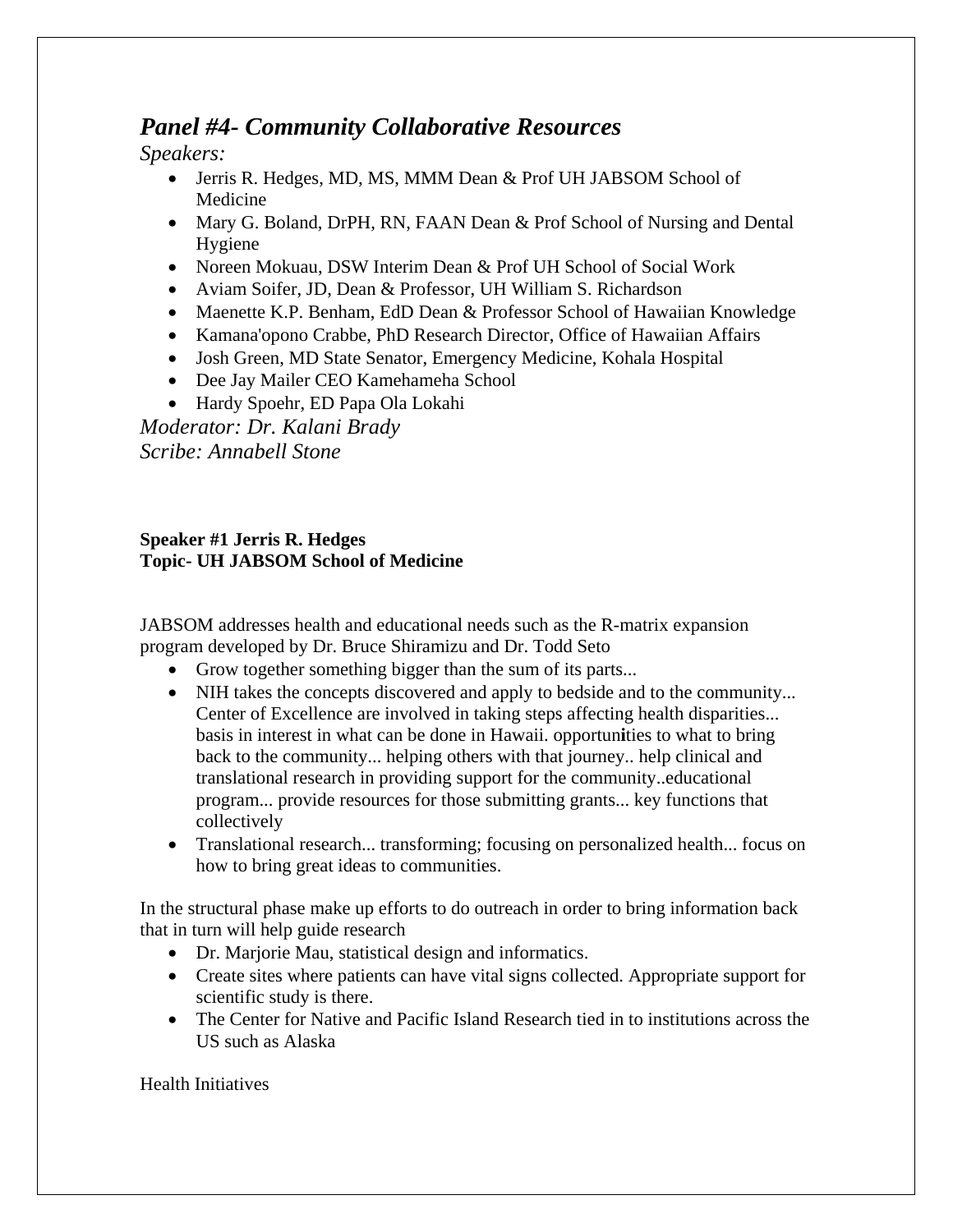6 themes that resonate with health disparities : nutrition and metabolic health, respiratory health /tobacco/Vog, cancer health, cardio health, aging and neurocognitive, prenatal health

There are training modules in Masters and PhDn to help formulate grant submissions

- Outreach community based research & training advisory program
- Career development program for young investigators
- Interdisciplinary

# **Speaker #2: Mary G. Boland Topic- School of Nursing and Dental Hygiene, Collaboration**

- We have an aging population... different points of lifetime we have different needs in healthcare
- HRQ national healthcare quality group...
	- o 2008 we are not doing that well in the reported quality of care. High variability
	- o Hawaii hospitals are in the red zone... we do better in chronic care.
	- o NH/PI health indicators are not great...
- Nursing is critical in the design of healthcare nursing sensitive indicators... staffing impact indicators
	- o Infection rates core measures, discharge instructions, etc. all are nurses' roles.
	- o NIH is looking into quality, errors in quality of healthcare, look into nursing... we have health reform, payment is based on quality...
		- Nurses should be able to practice in full in education...order care, diagnose and treat...
		- Nurses should achieve higher levels of education and training
		- Partner with physicians...  $4 5$  nurses per physician
- Increase enrollment to meet State need with the right skill set.... make a difference in community partnerships.
	- o Student's health care leaders of tomorrow...
	- o We have physician shortages... 80% of students at public school graduates and stay in Hawai`i
- $\bullet$  `Ike A`o Pono & E Alo Pono
	- o 117 graduates in nursing
	- o Featured Nalani Minton, Director of `Ike A`o Pono & E alo Pono
	- o Let's bring in more Native Hawaiian staff by encouraging graduate education....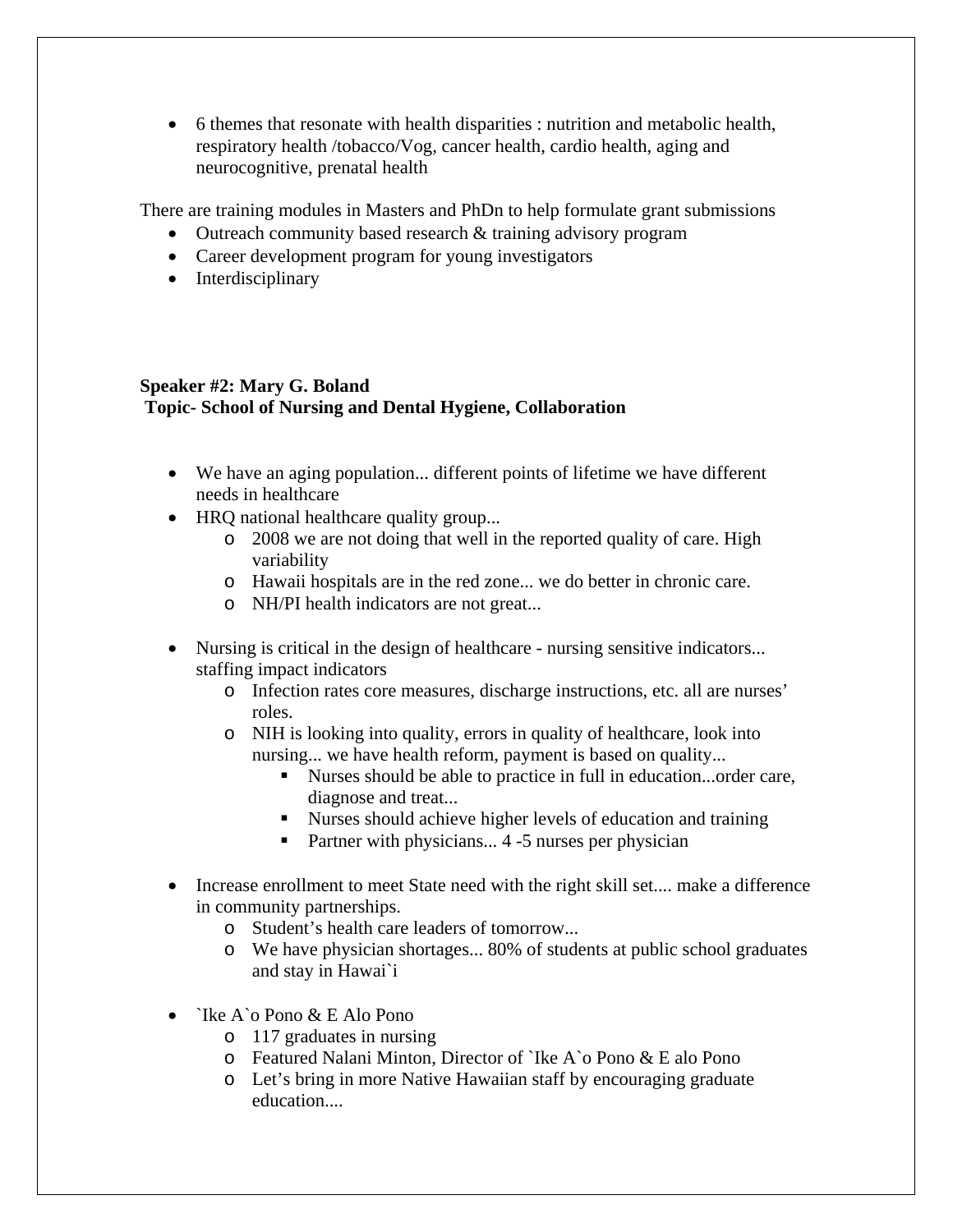- o Big Need: Nurses as agents for change in community and faculty members of UH
- o Promote academic success in community building...
- o Growth in the culture for the students promotes growth in the school.

# **Speaker #3 Noreen Mokuau, DSW Interim Dean & Prof UH School of Social Work Topic: Building Community in healthcare**

- Myron B. Thompson School of Social Work....
	- o Strives to promote social justice ... global community... but specifically Native Hawaiian...
		- cognitive care... spiritual care, social care...
		- build community and health care...
	- o Strive hard in the retention of underrepresented students and faculty
	- o Strive for research with cultural relevance
	- o Strive to build communities to gain representation to build parity... recent data are 11%
- Graduate students are Native Hawaiian... looking for parity with populations
	- o Ho`ola malamalama... kanaka maoli....
	- o Proposed PCR to help recruit Native Hawaiians.

# **Speaker #4 Aviam Soifer, JD, Topic- UH William S. Richardson**

- Law students are volunteering at a child welfare clinic; tutoring
- Question: Education nursing social work and law...how can we help?
- Why aren't there more Native Hawaiians in law school? As a response the faculty started tutoring Native Hawaiians for LSAT
- Elder law project, build on the kind of multi disciplinary work with other Deans such medical legal partnerships with Kalihi clinic
- One example is : "wait a minute maybe the kid has asthma because of his housing... etc. "
- Monthly discussion group ... practitioners and academics...
- Richardson, Thompson and JABSOM partnering together
- Health reform act is constitutional...law is related to policy we belong in these discussions...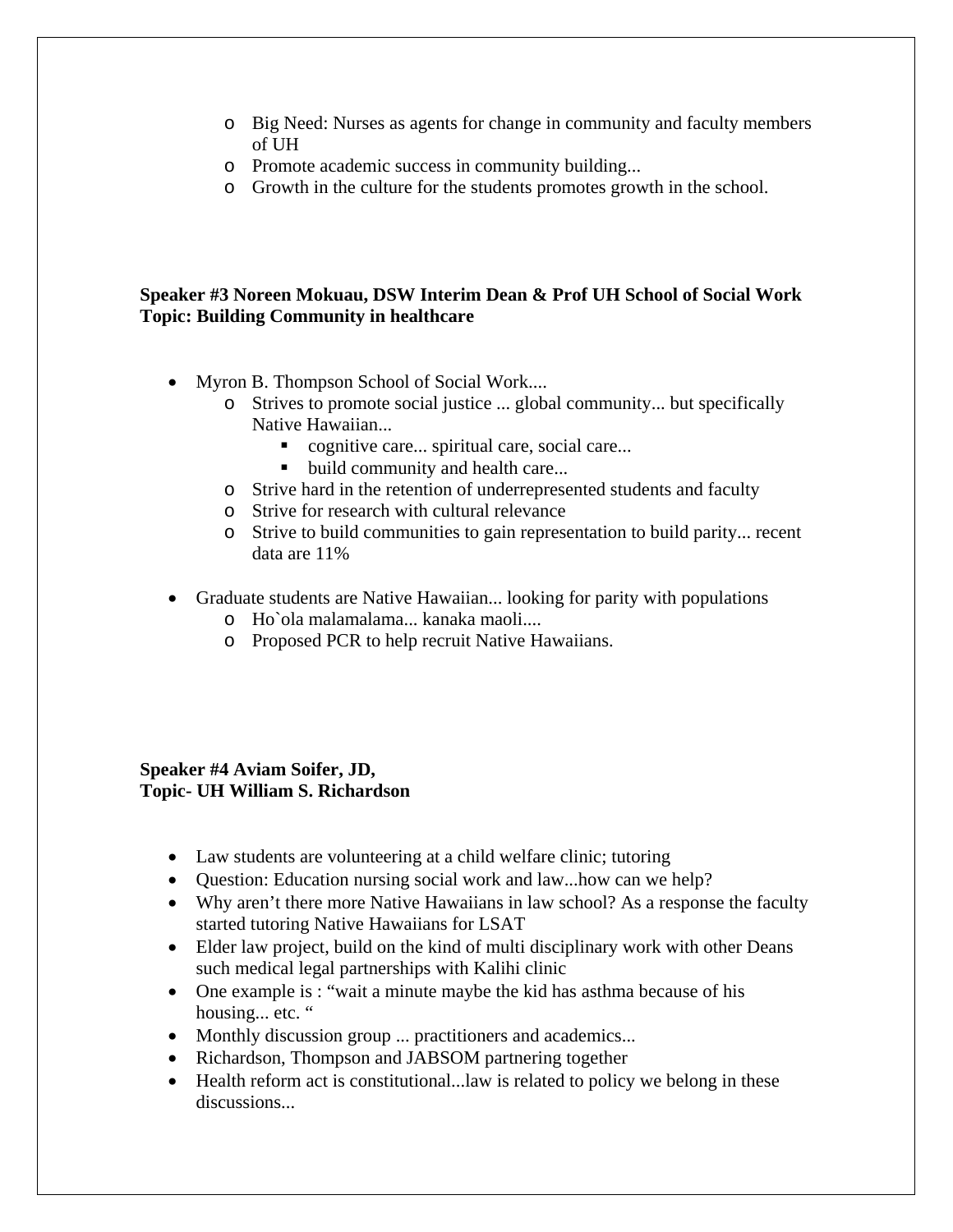# **Speaker #5: Maenette K.P. Benham Topic- Professor School of Hawaiian Knowledge**

Inaugural Dean of the college established in 2008. Colleges to work with one another and with her to serve NH

- The western injury and disease model is useful but this model does not lead to overall sustained health for the individual and community
	- o We need to address a holistic view including social legal and cultural determinants of health.
- Sail plan reference course
	- o strategy and simple in theory but able to address sea conditions
	- o plot a course aimed at a very large target, this strategy increases the chances of success
- Diverse of UH programs can and do include cultural NH practices
	- o we can never be alienated
	- o all of our partners insures our `aina is the necessity for the physical spiritual wellbeing; concept of malama `aina
	- o security in temper the impact of the changes that only by our choice do we accept that are harmonious to Hawaiian world view
	- o security of `ohana and community in our programs we create intergenerational models of empowerment... kupuna youth... build bridges
- Bring more NH students that bring all the disciplines to work in community.

# **Speaker #6: Kamana'opono Crabbe Topic: Office of Hawaiian Affairs in Research**

- OHA... what is the secret of ultimate health?
	- o It is mana, its mana, it is indeed mana. It is about spirit of our people... we cannot improve health education without addressing the political climate with our people
	- o Collaborating

o

- Advocacy :
	- o Eco self sufficiency
	- o Addressing poverty
	- o Aina and water; acquisition of ancestral lands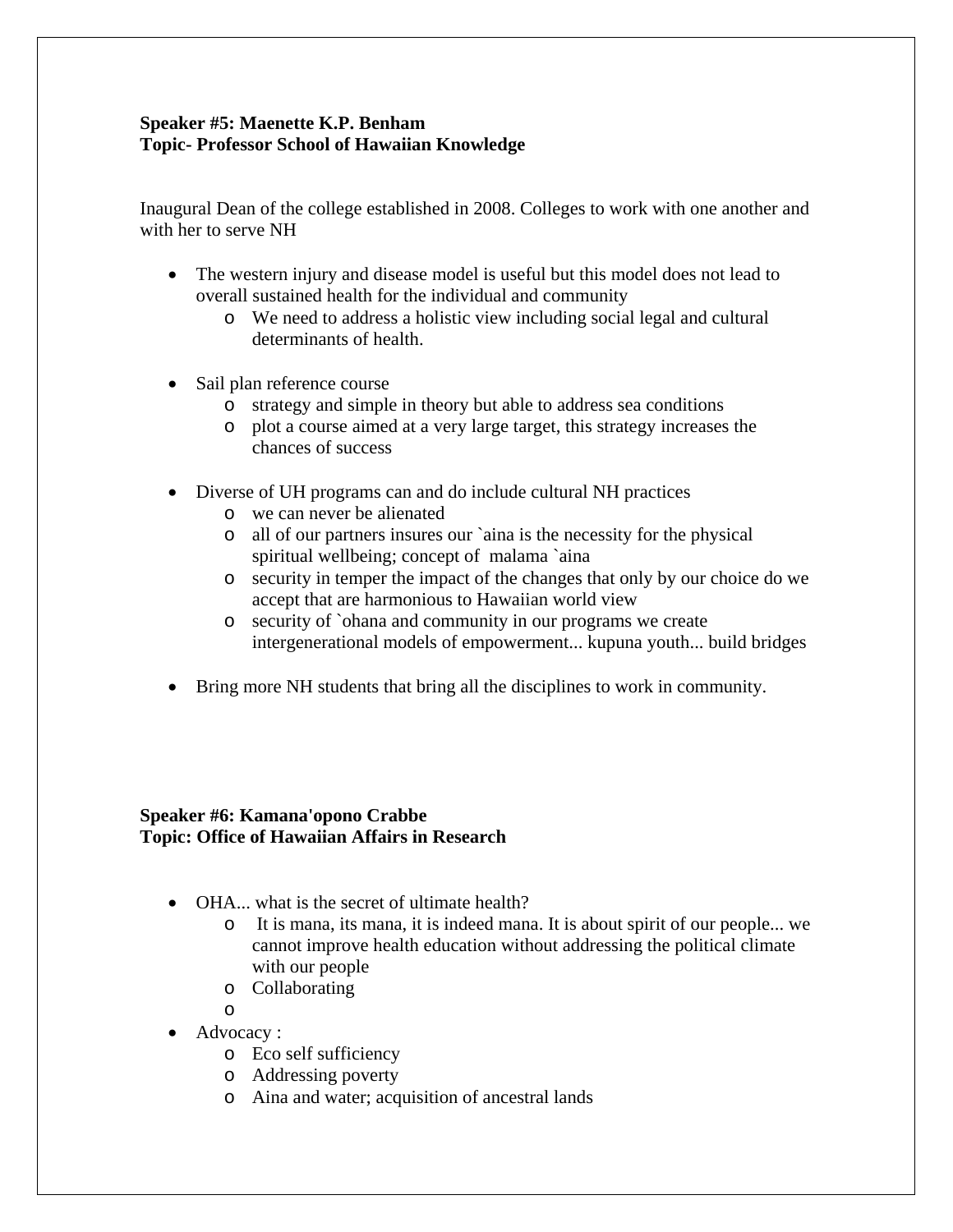- o Education
- o Health
- o Increasing in Hawaiian culture; governance
- Social Justice Institute ... Kahuliau
	- o We promote translational assistance through grant funding.
	- o This is the time to prepare for OHA
	- o Grants for funding 2012
	- o Increase wellbeing and improve conditions for Native Hawaiians
- Role in Aha kane... collaborative ... NH health Hawaiian systems Native Hawaiian Men's Health
	- o Conference was held in a cultural appropriate venue which is a type of bait that attracts that person
	- o Role of responsibility
	- o Native Hawaiian health screening
		- 700-800 people in health information
		- Hawaiian men in CA and DC ... taking venue across... Abroad... how can we bridge that gap

#### **Speaker #7 Josh Green, MD State Senator Topic- Health Legislation in Hawai`i and Rural Medicine**

Bills: social economically blind in treating poor people

- There are disharmonies... for hospital systems especially in rural care...
- Pilots for wellness programs
- Health insurance exchange bill... parity with affordable care act...
- Challenge judicial opinions in the mainland.
- Children's safety act... ex. ATV accidents ...

Support community hospitals

- Medical homes
	- o insist resources for programs in medical homes
	- o future of health care.
- Hawai`i life flight Program
	- o Small changes that can save few lives, a broken wing was fixed which was a major barrier to transporting patients from other islands. A small help went a long way for this population
	- o How do we balance making a difference to large vs. small population?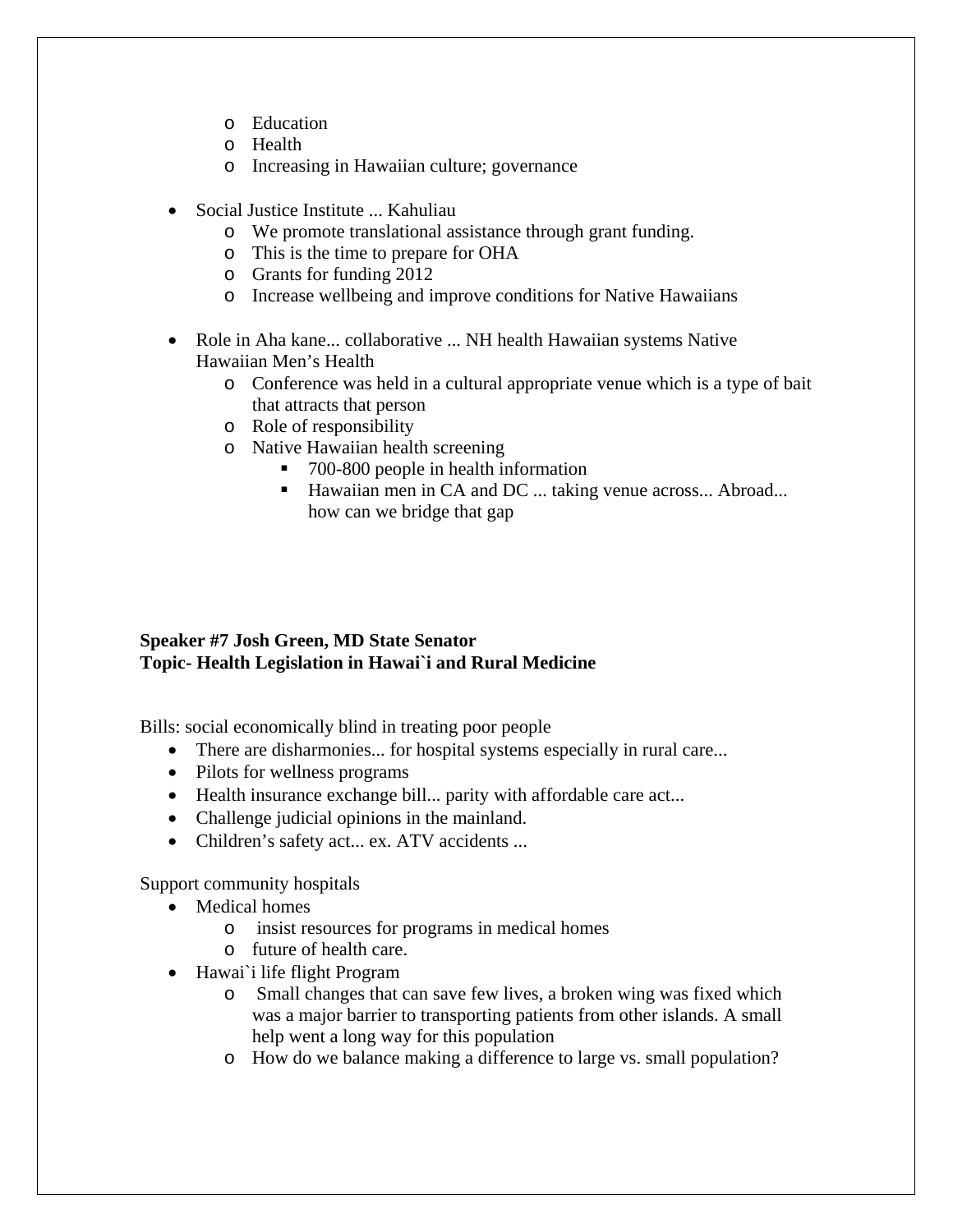# **Speaker #8 Dee Jay Mailer Topic- Kamehameha School Research Projects and Vision**

- Kamehameha and the professionals on the floor give so much support. Native Hawaiian have a huge support for health and well being.
	- o So how come we have all these disparities?
	- o We have to combine our resources... We don't give up this kuleana to the next generation, it is not fair!
- Leeward Coast project, potential to be replicated.
	- o Kapua... flower and petals and wellbeing... Kapua it starts with our children...
	- o P20 complex school is the Pu`uhunua of our communities
	- o The beneficiaries of Pauahi go beyond our doors, Kamehameha is spending a significant amount in community and campuses.
- Tie together. How are we going to plan together, act together in place and building their capacity not ours.
- Start building a learning community
	- o Complimentary community ... health care workers...
	- o Provide special education needs...
	- o 4 million dollars worth of scholarships
		- Half of that money is allocated to the Leeward Coast-Nursing focus
- We need to stand up and let's do that now

# **Speaker #9 Hardy Spoehr Topic- PapaOla Lokahi, the Hawaiian Health Care System**

- Trying to help people along this 'Game of life'.
- What we are talking about
	- o What we're looking at is developing coaches
	- o Everyone of these individuals is your mentor similar to other models out there like New Zealand Ota or Hawaiian Ola
- We need coaches in the community as it relates to health and well being... disease care... what is health care, what promotes healthcare.. long life, happiness in our community... values whatever we do we have to be true to values to what makes Hawaii. Malama Hawaii, our values will hold for us and future generations.